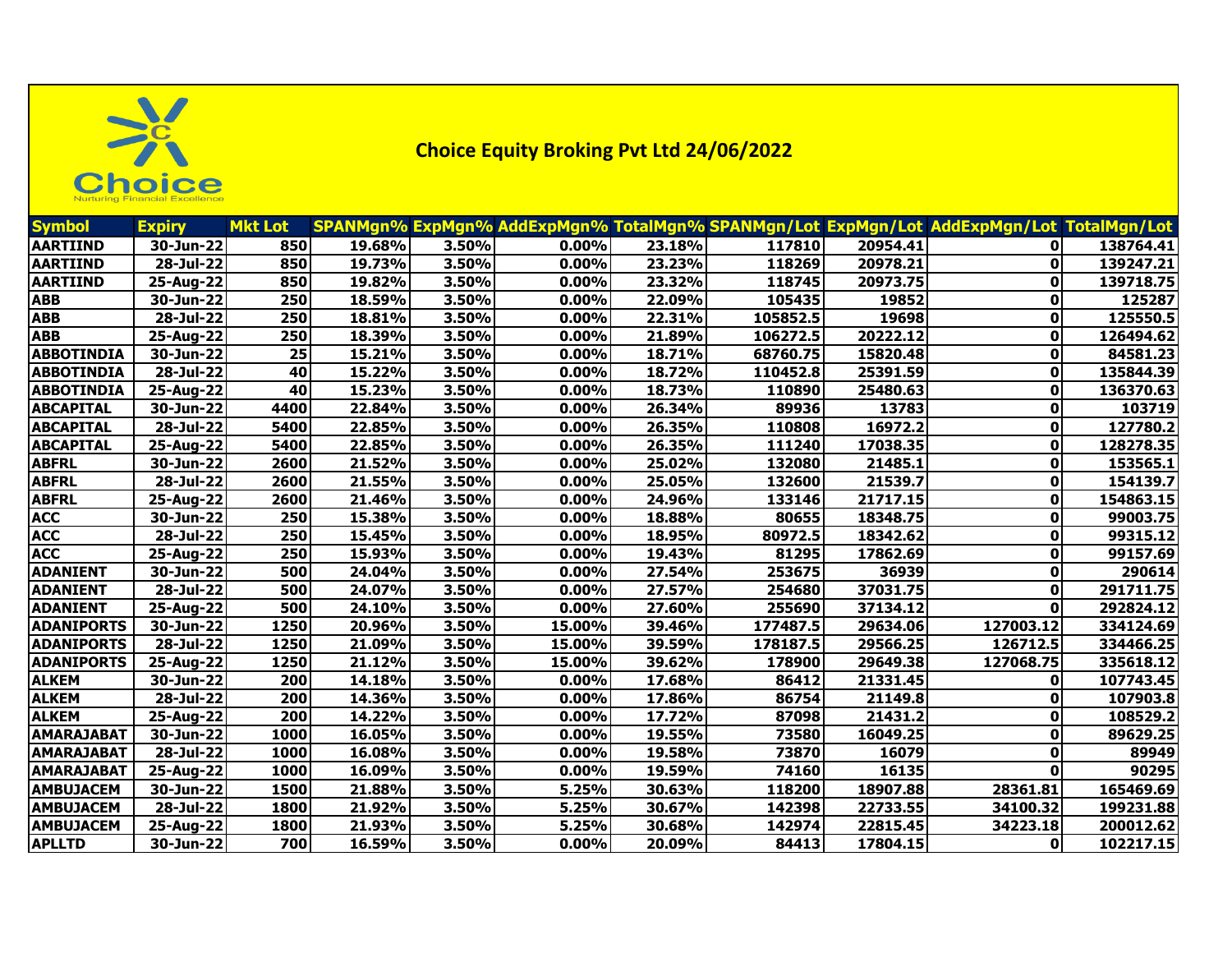| <b>APOLLOHOSP</b> | 30-Jun-22               | 125               | 21.27% | 3.50% | 0.00%    | 24.77% | 102357.5  | 16843.97 | 0            | 119201.47 |
|-------------------|-------------------------|-------------------|--------|-------|----------|--------|-----------|----------|--------------|-----------|
| <b>APOLLOHOSP</b> | $28 -$ Jul-22           | $\frac{125}{125}$ | 21.30% | 3.50% | 0.00%    | 24.80% | 102763.75 | 16889.47 | $\mathbf{0}$ | 119653.22 |
| <b>APOLLOHOSP</b> | $25$ -Aug-22            | $\frac{125}{125}$ | 21.25% | 3.50% | 0.00%    | 24.75% | 103170    | 16996.44 | $\mathbf{0}$ | 120166.44 |
| <b>APOLLOTYRE</b> | 30-Jun-22               | 2500              | 20.73% | 3.50% | 0.00%    | 24.23% | 93200     | 15736.88 | $\mathbf{0}$ | 108936.88 |
| <b>APOLLOTYRE</b> | 28-Jul-22               | 3500              | 21.01% | 3.50% | 0.00%    | 24.51% | 130970    | 21817.25 | $\mathbf{0}$ | 152787.25 |
| <b>APOLLOTYRE</b> | 25-Aug-22               | 3500              | 21.15% | 3.50% | 0.00%    | 24.65% | 131495    | 21762.12 | $\mathbf{0}$ | 153257.12 |
| <b>ASHOKLEY</b>   | 30-Jun-22               | 4500              | 28.74% | 3.50% | $0.00\%$ | 32.24% | 180990    | 22042.12 | $\mathbf{0}$ | 203032.12 |
| <b>ASHOKLEY</b>   | 28-Jul-22               | 5000              | 29.00% | 3.50% | 0.00%    | 32.50% | 201900    | 24368.75 | $\mathbf{0}$ | 226268.75 |
| <b>ASHOKLEY</b>   | 25-Aug-22               | 5000              | 29.05% | 3.50% | 0.00%    | 32.55% | 202700    | 24421.25 | 0            | 227121.25 |
| <b>ASIANPAINT</b> | 30-Jun-22               | 150               | 15.80% | 3.50% | 0.00%    | 19.30% | 65563.5   | 14522.81 | $\mathbf 0$  | 80086.31  |
| <b>ASIANPAINT</b> | 28-Jul-22               | 200               | 15.83% | 3.50% | $0.00\%$ | 19.33% | 87764     | 19405.05 | $\mathbf{0}$ | 107169.05 |
| <b>ASIANPAINT</b> | 25-Aug-22               | 200               | 15.83% | 3.50% | 0.00%    | 19.33% | 88110     | 19476.8  | 0            | 107586.8  |
| <b>ASTRAL</b>     | 30-Jun-22               | 275               | 20.82% | 3.50% | 0.00%    | 24.32% | 94905.25  | 15951.99 | 0            | 110857.24 |
| <b>ASTRAL</b>     | 28-Jul-22               | 275               | 20.89% | 3.50% | 0.00%    | 24.39% | 95282     | 15963.06 | $\mathbf{0}$ | 111245.06 |
| <b>ASTRAL</b>     | 25-Aug-22               | 275               | 20.76% | 3.50% | 0.00%    | 24.26% | 95658.75  | 16127.17 | $\mathbf{0}$ | 111785.92 |
| <b>ATUL</b>       | 30-Jun-22               | $\overline{75}$   | 17.34% | 3.50% | $0.00\%$ | 20.84% | 103862.25 | 20959.05 | $\mathbf{0}$ | 124821.3  |
| <b>ATUL</b>       | 28-Jul-22               | $\overline{75}$   | 17.51% | 3.50% | 0.00%    | 21.01% | 104273.26 | 20847.88 | $\mathbf{0}$ | 125121.14 |
| <b>ATUL</b>       | $25$ -Aug-22            | $\overline{75}$   | 17.33% | 3.50% | 0.00%    | 20.83% | 104685.76 | 21140.57 | $\mathbf{0}$ | 125826.33 |
| <b>AUBANK</b>     | 30-Jun-22               | 1000              | 23.45% | 3.50% | 0.00%    | 26.95% | 142270    | 21238    | $\mathbf{0}$ | 163508    |
| <b>AUBANK</b>     | 28-Jul-22               | 1000              | 23.81% | 3.50% | 0.00%    | 27.31% | 142840    | 20994.75 | $\mathbf{0}$ | 163834.75 |
| <b>AUBANK</b>     | $25$ -Aug-22            | 1000              | 24.03% | 3.50% | 0.00%    | 27.53% | 143400    | 20889.75 | $\mathbf{0}$ | 164289.75 |
| <b>AUROPHARMA</b> | 30-Jun-22               | 750               | 29.77% | 3.50% | 0.00%    | 33.27% | 115927.5  | 13629    | $\mathbf{0}$ | 129556.5  |
| <b>AUROPHARMA</b> | 28-Jul-22               | 1000              | 29.82% | 3.50% | $0.00\%$ | 33.32% | 155190    | 18212.25 | $\mathbf{0}$ | 173402.25 |
| <b>AUROPHARMA</b> | 25-Aug-22               | 1000              | 29.84% | 3.50% | 0.00%    | 33.34% | 155800    | 18273.5  | 0            | 174073.5  |
| <b>AXISBANK</b>   | 30-Jun-22               | 1200              | 21.19% | 3.50% | 0.00%    | 24.69% | 160212    | 26464.2  | $\mathbf{0}$ | 186676.2  |
| <b>AXISBANK</b>   | $\overline{28}$ -Jul-22 | 1200              | 21.25% | 3.50% | $0.00\%$ | 24.75% | 160836    | 26493.6  | 0            | 187329.6  |
| <b>AXISBANK</b>   | $25$ -Aug-22            | 1200              | 21.24% | 3.50% | 0.00%    | 24.74% | 161472    | 26602.8  | 0            | 188074.8  |
| <b>BAJAJ-AUTO</b> | 30-Jun-22               | 250               | 18.33% | 3.50% | 0.00%    | 21.83% | 165587.5  | 31612.44 | 0            | 197199.94 |
| <b>BAJAJ-AUTO</b> | 28-Jul-22               | 250               | 18.54% | 3.50% | 0.00%    | 22.04% | 166242.5  | 31385.81 | $\mathbf{0}$ | 197628.31 |
| <b>BAJAJ-AUTO</b> | 25-Aug-22               | 250               | 18.70% | 3.50% | 0.00%    | 22.20% | 166902.5  | 31234    | $\mathbf{0}$ | 198136.5  |
| <b>BAJAJFINSV</b> | 30-Jun-22               | 50                | 25.29% | 3.50% | 0.00%    | 28.79% | 146124    | 20218.8  | $\mathbf 0$  | 166342.8  |
| <b>BAJAJFINSV</b> | 28-Jul-22               | 50                | 25.32% | 3.50% | 0.00%    | 28.82% | 146702.5  | 20279.35 | $\mathbf{0}$ | 166981.85 |
| <b>BAJAJFINSV</b> | 25-Aug-22               | 50                | 25.33% | 3.50% | 0.00%    | 28.83% | 147283    | 20352.5  | $\mathbf{0}$ | 167635.5  |
| <b>BAJFINANCE</b> | 30-Jun-22               | 125               | 20.46% | 3.50% | 0.00%    | 23.96% | 139102.49 | 23800.22 | $\mathbf{0}$ | 162902.71 |
| <b>BAJFINANCE</b> | 28-Jul-22               | 125               | 20.49% | 3.50% | 0.00%    | 23.99% | 139653.75 | 23858.84 | $\mathbf{0}$ | 163512.59 |
| <b>BAJFINANCE</b> | 25-Aug-22               | 125               | 20.52% | 3.50% | 0.00%    | 24.02% | 140206.25 | 23916.38 | $\mathbf{0}$ | 164122.62 |
| <b>BALKRISIND</b> | 30-Jun-22               | 200               | 19.28% | 3.50% | 0.00%    | 22.78% | 82238     | 14927.15 | $\mathbf{0}$ | 97165.15  |
| <b>BALKRISIND</b> | 28-Jul-22               | 300               | 19.36% | 3.50% | $0.00\%$ | 22.86% | 123846    | 22387.05 | $\mathbf{0}$ | 146233.05 |
| <b>BALKRISIND</b> | 25-Aug-22               | 300               | 19.48% | 3.50% | 0.00%    | 22.98% | 124338    | 22345.58 | $\mathbf 0$  | 146683.58 |
| <b>BALRAMCHIN</b> | 30-Jun-22               | 1600              | 27.83% | 3.50% | 1.75%    | 33.08% | 161072    | 20255.2  | 10127.6      | 191454.8  |
| <b>BALRAMCHIN</b> | 28-Jul-22               | 1600              | 27.89% | 3.50% | 1.75%    | 33.14% | 161712    | 20291.6  | 10145.8      | 192149.4  |
| <b>BALRAMCHIN</b> | 25-Aug-22               | 1600              | 27.92% | 3.50% | 1.75%    | 33.17% | 162352    | 20353.2  | 10176.6      | 192881.8  |
| <b>BANDHANBNK</b> | 30-Jun-22               | 1800              | 41.55% | 3.50% | 0.00%    | 45.05% | 207900    | 17514    | $\mathbf{0}$ | 225414    |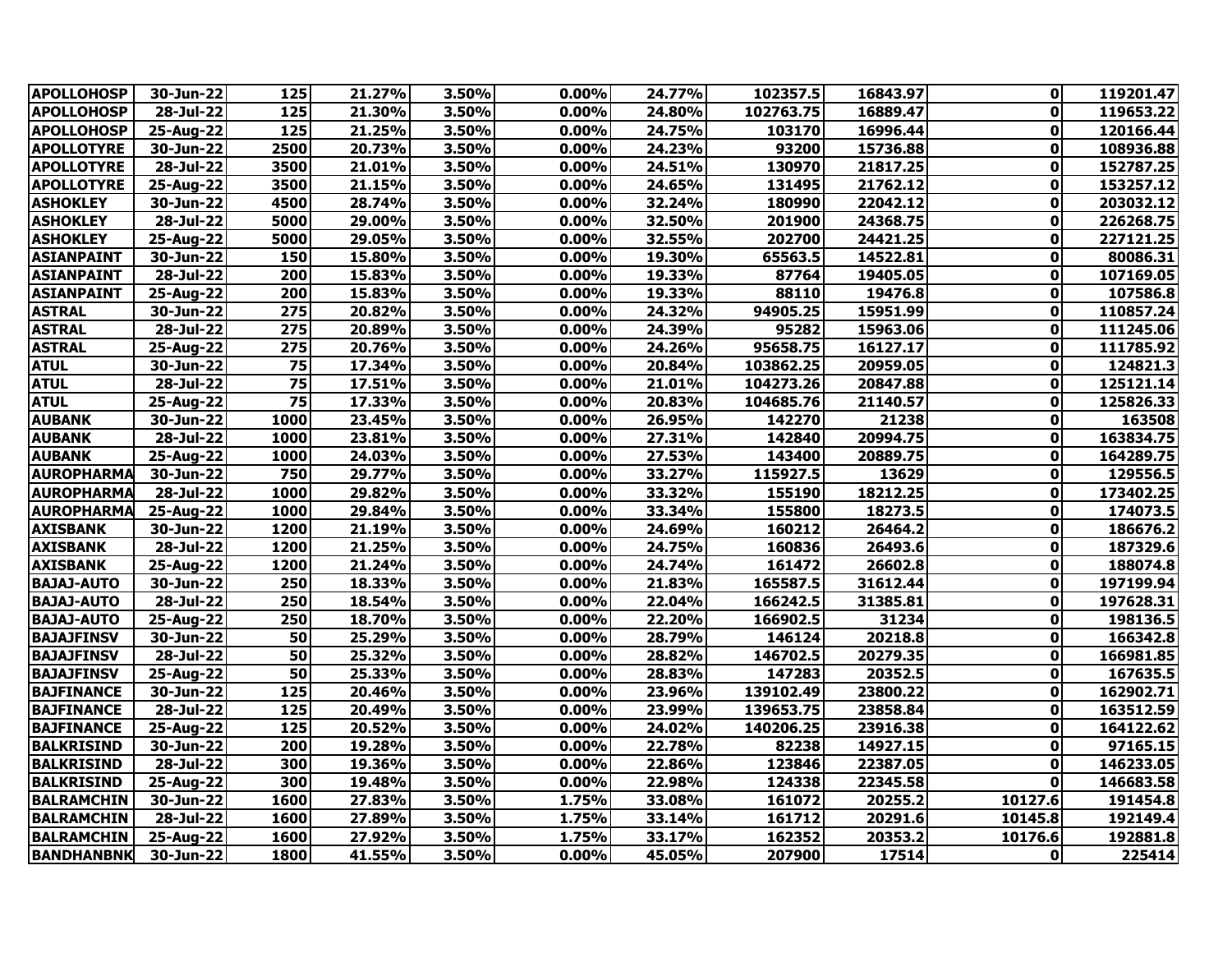| <b>BANDHANBNK</b> | 28-Jul-22                | 1800  | 41.56% | 3.50% | 0.00%    | 45.06% | 208710    | 17577    | $\mathbf{0}$ | 226287    |
|-------------------|--------------------------|-------|--------|-------|----------|--------|-----------|----------|--------------|-----------|
| <b>BANDHANBNK</b> | 25-Aug-22                | 1800  | 41.49% | 3.50% | 0.00%    | 44.99% | 209538    | 17674.65 | $\mathbf{0}$ | 227212.65 |
| <b>BANKBARODA</b> | 30-Jun-22                | 5850  | 33.96% | 3.50% | 0.00%    | 37.46% | 191821.5  | 19768.61 | $\mathbf{0}$ | 211590.11 |
| <b>BANKBARODA</b> | 28-Jul-22                | 5850  | 34.01% | 3.50% | 0.00%    | 37.51% | 192582    | 19819.8  | 0            | 212401.8  |
| <b>BANKBARODA</b> | 25-Aug-22                | 5850  | 34.05% | 3.50% | 0.00%    | 37.55% | 193342.5  | 19870.99 | 0            | 213213.49 |
| <b>BANKNIFTY</b>  | 30-Jun-22                | 25    | 13.74% | 2.00% | 0.00%    | 15.74% | 114001.74 | 16593.53 | $\mathbf{0}$ | 130595.27 |
| <b>BANKNIFTY</b>  | 28-Jul-22                | 25    | 13.78% | 2.00% | 0.00%    | 15.78% | 114453    | 16612.22 | $\mathbf{0}$ | 131065.23 |
| <b>BANKNIFTY</b>  | 25-Aug-22                | 25    | 13.80% | 2.00% | 0.00%    | 15.80% | 114906    | 16657.72 | $\mathbf{0}$ | 131563.73 |
| <b>BATAINDIA</b>  | 30-Jun-22                | 275   | 16.57% | 3.50% | 0.00%    | 20.07% | 77184.25  | 16307.64 | $\mathbf 0$  | 93491.89  |
| <b>BATAINDIA</b>  | 28-Jul-22                | 275   | 16.60% | 3.50% | 0.00%    | 20.10% | 77492.25  | 16337.96 | 0            | 93830.21  |
| <b>BATAINDIA</b>  | 25-Aug-22                | 275   | 17.16% | 3.50% | 0.00%    | 20.66% | 77797.5   | 15869.22 | 0            | 93666.72  |
| <b>BEL</b>        | 30-Jun-22                | 3800  | 19.55% | 3.50% | 0.00%    | 23.05% | 168720    | 30204.3  | 0            | 198924.3  |
| <b>BEL</b>        | 28-Jul-22                | 3800  | 19.60% | 3.50% | 0.00%    | 23.10% | 169366    | 30237.55 | 0            | 199603.55 |
| <b>BEL</b>        | 25-Aug-22                | 3800  | 19.71% | 3.50% | 0.00%    | 23.21% | 170050    | 30197.65 | $\mathbf{0}$ | 200247.65 |
| <b>BERGEPAINT</b> | 30-Jun-22                | 1100  | 15.15% | 3.50% | 0.00%    | 18.65% | 99242     | 22922.9  | $\mathbf 0$  | 122164.9  |
| <b>BERGEPAINT</b> | 28-Jul-22                | 1100  | 15.26% | 3.50% | $0.00\%$ | 18.76% | 99638     | 22851.68 | $\mathbf{0}$ | 122489.68 |
| <b>BERGEPAINT</b> | 25-Aug-22                | 1100  | 15.35% | 3.50% | 0.00%    | 18.85% | 100034    | 22807.4  | $\mathbf{0}$ | 122841.4  |
| <b>BHARATFORG</b> | 30-Jun-22                | 750   | 20.10% | 3.50% | 0.00%    | 23.60% | 97035     | 16894.5  | $\mathbf{0}$ | 113929.5  |
| <b>BHARATFORG</b> | 28-Jul-22                | 1000  | 20.48% | 3.50% | 0.00%    | 23.98% | 129890    | 22193.5  | 0            | 152083.5  |
| <b>BHARATFORG</b> | 25-Aug-22                | 1000  | 20.61% | 3.50% | 0.00%    | 24.11% | 130400    | 22148    | 0            | 152548    |
| <b>BHARTIARTL</b> | 30-Jun-22                | 950   | 21.36% | 3.50% | 0.00%    | 24.86% | 134178    | 21989.89 | $\mathbf{0}$ | 156167.89 |
| <b>BHARTIARTL</b> | $\overline{28}$ -Jul-22  | 950   | 21.40% | 3.50% | 0.00%    | 24.90% | 134710    | 22033.11 | $\mathbf{0}$ | 156743.11 |
| <b>BHARTIARTL</b> | 25-Aug-22                | 950   | 21.47% | 3.50% | 0.00%    | 24.97% | 135242    | 22046.41 | $\mathbf{0}$ | 157288.41 |
| <b>BHEL</b>       | 30-Jun-22                | 10500 | 27.39% | 3.50% | 5.25%    | 36.14% | 127260    | 16261.88 | 24392.81     | 167914.69 |
| <b>BHEL</b>       | $28 - \frac{1}{2}$ ul-22 | 10500 | 27.41% | 3.50% | 5.25%    | 36.16% | 127785    | 16317    | 24475.5      | 168577.5  |
| <b>BHEL</b>       | 25-Aug-22                | 10500 | 27.49% | 3.50% | 5.25%    | 36.24% | 128310    | 16335.38 | 24503.06     | 169148.44 |
| <b>BIOCON</b>     | 30-Jun-22                | 2300  | 20.08% | 3.50% | 0.00%    | 23.58% | 150512    | 26234.95 | $\mathbf{0}$ | 176746.95 |
| <b>BIOCON</b>     | 28-Jul-22                | 2300  | 20.12% | 3.50% | 0.00%    | 23.62% | 151110    | 26283.25 | 0            | 177393.25 |
| <b>BIOCON</b>     | 25-Aug-22                | 2300  | 20.14% | 3.50% | 0.00%    | 23.64% | 151708    | 26359.72 | $\mathbf{0}$ | 178067.72 |
| <b>BOSCHLTD</b>   | 30-Jun-22                | 50    | 18.92% | 3.50% | 0.00%    | 22.42% | 130766    | 24194.1  | $\mathbf{0}$ | 154960.11 |
| <b>BOSCHLTD</b>   | 28-Jul-22                | 50    | 19.22% | 3.50% | 0.00%    | 22.72% | 131283.5  | 23903.78 | $\mathbf{0}$ | 155187.27 |
| <b>BOSCHLTD</b>   | 25-Aug-22                | 50    | 18.90% | 3.50% | 0.00%    | 22.40% | 131803.5  | 24404.36 | $\mathbf{0}$ | 156207.87 |
| <b>BPCL</b>       | 30-Jun-22                | 1800  | 40.58% | 3.50% | 0.00%    | 44.08% | 224892    | 19394.55 | $\mathbf{0}$ | 244286.55 |
| <b>BPCL</b>       | 28-Jul-22                | 1800  | 40.80% | 3.50% | 0.00%    | 44.30% | 225774    | 19366.2  | $\mathbf 0$  | 245140.2  |
| <b>BPCL</b>       | 25-Aug-22                | 1800  | 41.31% | 3.50% | 0.00%    | 44.81% | 226674    | 19205.55 | 0            | 245879.55 |
| <b>BRITANNIA</b>  | $30 - Jun-22$            | 200   | 17.47% | 3.50% | 0.00%    | 20.97% | 119542    | 23949.8  | $\mathbf{0}$ | 143491.8  |
| <b>BRITANNIA</b>  | $\overline{28}$ -Jul-22  | 200   | 17.50% | 3.50% | 0.00%    | 21.00% | 120014    | 24008.6  | $\mathbf 0$  | 144022.6  |
| <b>BRITANNIA</b>  | 25-Aug-22                | 200   | 17.50% | 3.50% | 0.00%    | 21.00% | 120490    | 24093.65 | $\mathbf{0}$ | 144583.65 |
| <b>BSOFT</b>      | 30-Jun-22                | 1300  | 25.26% | 3.50% | 0.00%    | 28.76% | 116038    | 16075.15 | 0            | 132113.15 |
| <b>BSOFT</b>      | $28 -$ Jul-22            | 1300  | 25.75% | 3.50% | 0.00%    | 29.25% | 116506    | 15836.28 | $\mathbf{0}$ | 132342.28 |
| <b>BSOFT</b>      | 25-Aug-22                | 1300  | 25.93% | 3.50% | 0.00%    | 29.43% | 116961    | 15788.5  | $\mathbf{0}$ | 132749.5  |
| <b>CANBK</b>      | 30-Jun-22                | 2700  | 24.23% | 3.50% | 0.00%    | 27.73% | 119016    | 17194.28 | $\mathbf{0}$ | 136210.28 |
| <b>CANBK</b>      | 28-Jul-22                | 2700  | 24.26% | 3.50% | 0.00%    | 27.76% | 119502    | 17241.53 | $\mathbf{0}$ | 136743.52 |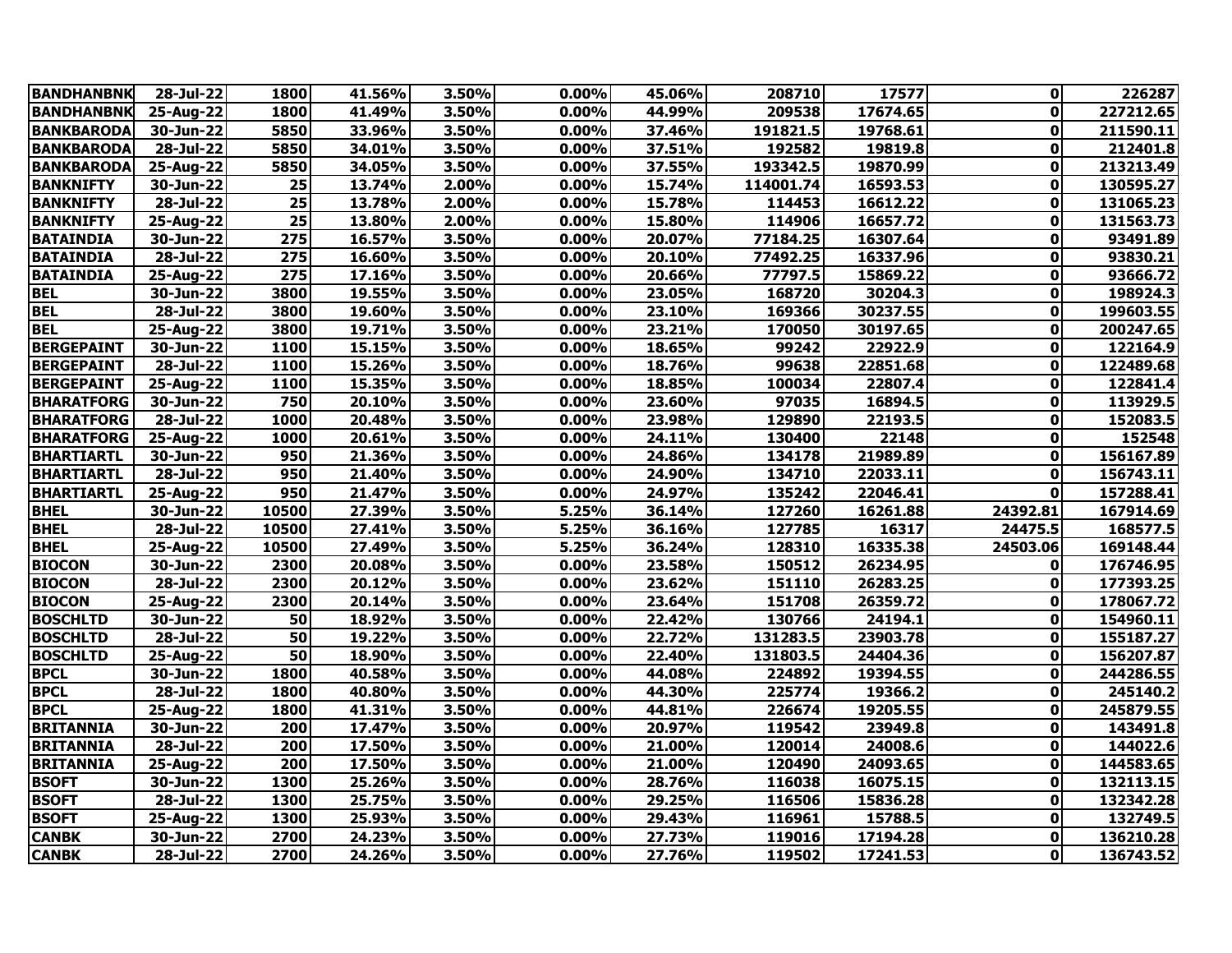| <b>CANBK</b>      | 25-Aug-22                 | 2700 | 24.21% | 3.50% | 0.00%    | 27.71% | 119961    | 17340.75 | ΟI           | 137301.75 |
|-------------------|---------------------------|------|--------|-------|----------|--------|-----------|----------|--------------|-----------|
| <b>CANFINHOME</b> | 30-Jun-22                 | 975  | 22.37% | 3.50% | 0.00%    | 25.87% | 93200.25  | 14579.91 | $\mathbf{0}$ | 107780.16 |
| <b>CANFINHOME</b> | $28 - \frac{1}{2}ul - 22$ | 975  | 22.41% | 3.50% | 0.00%    | 25.91% | 93570.75  | 14615.74 | $\mathbf{0}$ | 108186.49 |
| <b>CANFINHOME</b> | 25-Aug-22                 | 975  | 22.34% | 3.50% | 0.00%    | 25.84% | 93941.25  | 14716.41 | $\mathbf{0}$ | 108657.66 |
| <b>CHAMBLFERT</b> | 30-Jun-22                 | 1500 | 26.79% | 3.50% | $0.00\%$ | 30.29% | 112845    | 14742    | 0            | 127587    |
| <b>CHAMBLFERT</b> | $28 - Jul - 22$           | 1500 | 26.89% | 3.50% | 0.00%    | 30.39% | 113295    | 14744.62 | $\mathbf{0}$ | 128039.62 |
| <b>CHAMBLFERT</b> | 25-Aug-22                 | 1500 | 27.12% | 3.50% | 0.00%    | 30.62% | 113745    | 14681.62 | $\mathbf{0}$ | 128426.62 |
| <b>CHOLAFIN</b>   | 30-Jun-22                 | 1250 | 25.08% | 3.50% | 0.00%    | 28.58% | 199487.5  | 27840.31 | $\mathbf{0}$ | 227327.81 |
| <b>CHOLAFIN</b>   | 28-Jul-22                 | 1250 | 25.32% | 3.50% | 0.00%    | 28.82% | 200275    | 27682.81 | 0            | 227957.81 |
| <b>CHOLAFIN</b>   | 25-Aug-22                 | 1250 | 25.05% | 3.50% | 0.00%    | 28.55% | 201075    | 28094.06 | $\mathbf{0}$ | 229169.06 |
| <b>CIPLA</b>      | 30-Jun-22                 | 650  | 18.95% | 3.50% | 0.00%    | 22.45% | 115037    | 21247.36 | $\mathbf{0}$ | 136284.36 |
| <b>CIPLA</b>      | 28-Jul-22                 | 650  | 19.02% | 3.50% | 0.00%    | 22.52% | 115492    | 21255.32 | 0            | 136747.33 |
| <b>CIPLA</b>      | 25-Aug-22                 | 650  | 19.08% | 3.50% | 0.00%    | 22.58% | 115947    | 21274.66 | 0            | 137221.66 |
| <b>COALINDIA</b>  | 30-Jun-22                 | 4200 | 20.30% | 3.50% | 0.00%    | 23.80% | 151116    | 26048.4  | $\mathbf{0}$ | 177164.4  |
| <b>COALINDIA</b>  | 28-Jul-22                 | 4200 | 20.44% | 3.50% | 0.00%    | 23.94% | 151704    | 25982.25 | $\mathbf{0}$ | 177686.25 |
| <b>COALINDIA</b>  | 25-Aug-22                 | 4200 | 20.69% | 3.50% | 0.00%    | 24.19% | 152292    | 25761.75 | 0            | 178053.75 |
| <b>COFORGE</b>    | 30-Jun-22                 | 100  | 43.55% | 3.50% | 0.00%    | 47.05% | 159885    | 12850.42 | $\mathbf{0}$ | 172735.42 |
| <b>COFORGE</b>    | $28 - \frac{1}{2}$ ul-22  | 150  | 43.67% | 3.50% | 0.00%    | 47.17% | 240777.02 | 19298.47 | $\mathbf{0}$ | 260075.49 |
| <b>COFORGE</b>    | 25-Aug-22                 | 150  | 43.91% | 3.50% | 0.00%    | 47.41% | 241731    | 19267.5  | 0            | 260998.5  |
| <b>COLPAL</b>     | 30-Jun-22                 | 350  | 14.23% | 3.50% | 0.00%    | 17.73% | 74543     | 18338.25 | 0            | 92881.25  |
| <b>COLPAL</b>     | $28 - \frac{1}{2}ul - 22$ | 350  | 14.24% | 3.50% | $0.00\%$ | 17.74% | 74840.5   | 18393.38 | 0            | 93233.88  |
| <b>COLPAL</b>     | 25-Aug-22                 | 350  | 14.22% | 3.50% | 0.00%    | 17.72% | 75134.5   | 18488.31 | 0            | 93622.81  |
| <b>CONCOR</b>     | 30-Jun-22                 | 800  | 30.17% | 3.50% | 0.00%    | 33.67% | 149920    | 17392.2  | 0            | 167312.2  |
| <b>CONCOR</b>     | $28 - \frac{1}{2}$ ul-22  | 1000 | 30.21% | 3.50% | 0.00%    | 33.71% | 188150    | 21798    | $\mathbf 0$  | 209948    |
| <b>CONCOR</b>     | 25-Aug-22                 | 1000 | 30.18% | 3.50% | 0.00%    | 33.68% | 188890    | 21906.5  | $\mathbf{0}$ | 210796.5  |
| <b>COROMANDEL</b> | 30-Jun-22                 | 625  | 17.22% | 3.50% | $0.00\%$ | 20.72% | 99168.75  | 20161.09 | 0            | 119329.84 |
| <b>COROMANDEL</b> | 28-Jul-22                 | 700  | 17.51% | 3.50% | 0.00%    | 21.01% | 111510    | 22285.2  | $\mathbf 0$  | 133795.2  |
| <b>COROMANDEL</b> | 25-Aug-22                 | 700  | 17.73% | 3.50% | 0.00%    | 21.23% | 111951    | 22099    | 0            | 134050    |
| <b>CROMPTON</b>   | $30 - Jun-22$             | 1100 | 17.45% | 3.50% | 0.00%    | 20.95% | 63613     | 12758.9  | $\mathbf{0}$ | 76371.9   |
| <b>CROMPTON</b>   | 28-Jul-22                 | 1500 | 17.64% | 3.50% | 0.00%    | 21.14% | 87090     | 17280.38 | $\mathbf{0}$ | 104370.38 |
| <b>CROMPTON</b>   | 25-Aug-22                 | 1500 | 17.75% | 3.50% | 0.00%    | 21.25% | 87435     | 17243.62 | 0            | 104678.62 |
| <b>CUB</b>        | 30-Jun-22                 | 3400 | 18.43% | 3.50% | 0.00%    | 21.93% | 77690     | 14750.05 | 0            | 92440.05  |
| <b>CUB</b>        | $28 -$ Jul-22             | 5000 | 18.51% | 3.50% | 0.00%    | 22.01% | 114700    | 21691.25 | $\mathbf{0}$ | 136391.25 |
| <b>CUB</b>        | 25-Aug-22                 | 5000 | 18.63% | 3.50% | 0.00%    | 22.13% | 115150    | 21630    | 0            | 136780    |
| <b>CUMMINSIND</b> | 30-Jun-22                 | 600  | 17.33% | 3.50% | 0.00%    | 20.83% | 102126    | 20626.2  | 0            | 122752.2  |
| <b>CUMMINSIND</b> | 28-Jul-22                 | 600  | 17.52% | 3.50% | 0.00%    | 21.02% | 102528    | 20478.15 | $\mathbf{0}$ | 123006.15 |
| <b>CUMMINSIND</b> | 25-Aug-22                 | 600  | 17.25% | 3.50% | 0.00%    | 20.75% | 102936    | 20881.35 | $\mathbf{0}$ | 123817.35 |
| <b>DABUR</b>      | 30-Jun-22                 | 1250 | 14.23% | 3.50% | 0.00%    | 17.73% | 89900     | 22109.06 | $\mathbf{0}$ | 112009.06 |
| <b>DABUR</b>      | 28-Jul-22                 | 1250 | 14.29% | 3.50% | 0.00%    | 17.79% | 90262.5   | 22102.5  | 0            | 112365    |
| <b>DABUR</b>      | 25-Aug-22                 | 1250 | 14.31% | 3.50% | 0.00%    | 17.81% | 90625     | 22172.5  | $\mathbf{0}$ | 112797.5  |
| <b>DALBHARAT</b>  | 30-Jun-22                 | 250  | 20.87% | 3.50% | 0.00%    | 24.37% | 65435     | 10973.81 | 0            | 76408.81  |
| <b>DALBHARAT</b>  | 28-Jul-22                 | 500  | 20.87% | 3.50% | $0.00\%$ | 24.37% | 131385    | 22036    | 0            | 153421    |
| <b>DALBHARAT</b>  | 25-Aug-22                 | 500  | 20.88% | 3.50% | 0.00%    | 24.38% | 131905    | 22115.62 | $\mathbf{0}$ | 154020.62 |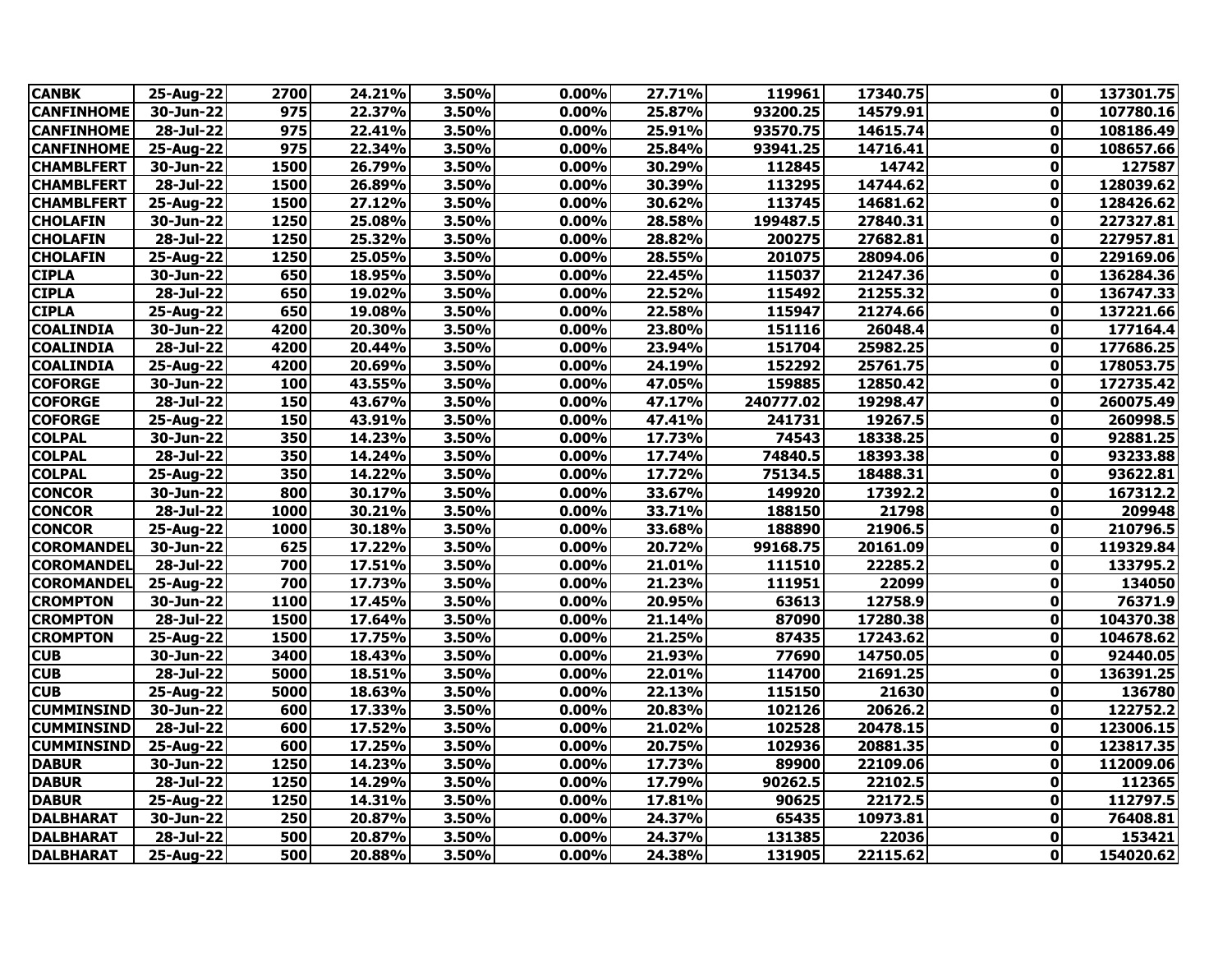| <b>DEEPAKNTR</b>  | 30-Jun-22               | 250               | 23.95% | 3.50% | 0.00%    | 27.45% | 107652.5 | 15734.25    | 0            | 123386.75 |
|-------------------|-------------------------|-------------------|--------|-------|----------|--------|----------|-------------|--------------|-----------|
| <b>DEEPAKNTR</b>  | 28-Jul-22               | 250               | 24.06% | 3.50% | $0.00\%$ | 27.56% | 108080   | 15725.5     | 0            | 123805.5  |
| <b>DEEPAKNTR</b>  | 25-Aug-22               | 250               | 24.16% | 3.50% | 0.00%    | 27.66% | 108507.5 | 15718.5     | 0            | 124226    |
| <b>DELTACORP</b>  | 30-Jun-22               | 2300              | 28.20% | 3.50% | 10.50%   | 42.20% | 112424   | 13954.68    | 41864.02     | 168242.7  |
| <b>DELTACORP</b>  | 28-Jul-22               | 2300              | 28.28% | 3.50% | 10.50%   | 42.28% | 112884   | 13970.78    | 41912.32     | 168767.1  |
| <b>DELTACORP</b>  | 25-Aug-22               | 2300              | 28.34% | 3.50% | 10.50%   | 42.34% | 113321   | 13994.92    | 41984.78     | 169300.7  |
| <b>DIVISLAB</b>   | 30-Jun-22               | 100               | 16.77% | 3.50% | 0.00%    | 20.27% | 61527    | 12840.62    | $\mathbf{0}$ | 74367.62  |
| <b>DIVISLAB</b>   | 28-Jul-22               | 150               | 16.79% | 3.50% | 0.00%    | 20.29% | 92655    | 19316.06    | $\mathbf 0$  | 111971.06 |
| <b>DIVISLAB</b>   | 25-Aug-22               | 150               | 16.90% | 3.50% | 0.00%    | 20.40% | 93022.5  | 19267.5     | 0            | 112290    |
| <b>DIXON</b>      | 30-Jun-22               | 125               | 23.12% | 3.50% | 0.00%    | 26.62% | 98076.25 | 14845.69    | $\mathbf{0}$ | 112921.94 |
| <b>DIXON</b>      | 28-Jul-22               | 125               | 23.57% | 3.50% | 0.00%    | 27.07% | 98465    | 14620.81    | $\mathbf{0}$ | 113085.81 |
| <b>DIXON</b>      | 25-Aug-22               | $\frac{125}{125}$ | 23.96% | 3.50% | 0.00%    | 27.46% | 98853.75 | 14437.94    | 0            | 113291.69 |
| <b>DLF</b>        | 30-Jun-22               | 1650              | 24.31% | 3.50% | 0.00%    | 27.81% | 125631   | 18084.41    | 0            | 143715.41 |
| <b>DLF</b>        | 28-Jul-22               | 1650              | 24.36% | 3.50% | 0.00%    | 27.86% | 126126   | 18119.06    | 0            | 144245.06 |
| <b>DLF</b>        | 25-Aug-22               | 1650              | 24.57% | 3.50% | 0.00%    | 28.07% | 126637.5 | 18041.1     | $\mathbf 0$  | 144678.6  |
| <b>DRREDDY</b>    | 30-Jun-22               | $\frac{125}{125}$ | 14.58% | 3.50% | $0.00\%$ | 18.08% | 78343.75 | 18804.84    | 0            | 97148.59  |
| <b>DRREDDY</b>    | 28-Jul-22               | $\frac{125}{125}$ | 14.70% | 3.50% | 0.00%    | 18.20% | 78655    | 18725.44    | 0            | 97380.44  |
| <b>DRREDDY</b>    | 25-Aug-22               | 125               | 14.72% | 3.50% | 0.00%    | 18.22% | 78966.25 | 18770.06    | 0            | 97736.31  |
| <b>EICHERMOT</b>  | 30-Jun-22               | 350               | 19.33% | 3.50% | 0.00%    | 22.83% | 190641.5 | 34521.72    | 0            | 225163.22 |
| <b>EICHERMOT</b>  | 28-Jul-22               | 350               | 19.42% | 3.50% | 0.00%    | 22.92% | 191397.5 | 34501.51    | 0            | 225899.01 |
| <b>EICHERMOT</b>  | $25$ -Aug-22            | 350               | 19.61% | 3.50% | 0.00%    | 23.11% | 192153.5 | 34300       | 0            | 226453.5  |
| <b>ESCORTS</b>    | 30-Jun-22               | 550               | 20.44% | 3.50% | 0.00%    | 23.94% | 168960   | 28932.75    | $\mathbf{0}$ | 197892.75 |
| <b>ESCORTS</b>    | 28-Jul-22               | 550               | 20.48% | 3.50% | 0.00%    | 23.98% | 169631   | 28986.65    | 0            | 198617.65 |
| <b>ESCORTS</b>    | 25-Aug-22               | 550               | 20.33% | 3.50% | 0.00%    | 23.83% | 170302   | 29315.82    | 0            | 199617.82 |
| <b>EXIDEIND</b>   | $30 - Jun-22$           | 3600              | 22.84% | 3.50% | 0.00%    | 26.34% | 112140   | 17186.4     | $\mathbf{0}$ | 129326.4  |
| <b>EXIDEIND</b>   | $\overline{28}$ -Jul-22 | 3600              | 22.87% | 3.50% | 0.00%    | 26.37% | 112608   | 17236.8     | $\mathbf 0$  | 129844.8  |
| <b>EXIDEIND</b>   | 25-Aug-22               | 3600              | 22.83% | 3.50% | 0.00%    | 26.33% | 113040   | 17331.3     | $\mathbf 0$  | 130371.3  |
| <b>FEDERALBNK</b> | 30-Jun-22               | 10000             | 25.54% | 3.50% | 0.00%    | 29.04% | 222800   | 30537.5     | 0            | 253337.5  |
| <b>FEDERALBNK</b> | $\overline{28}$ -Jul-22 | 10000             | 26.03% | 3.50% | 0.00%    | 29.53% | 223700   | 30082.5     | $\mathbf{0}$ | 253782.5  |
| <b>FEDERALBNK</b> | 25-Aug-22               | 10000             | 26.06% | 3.50% | 0.00%    | 29.56% | 224600   | 30170       | 0            | 254770    |
| <b>FINNIFTY</b>   | 28-Jun-22               | 40                | 13.66% | 0.00% | 0.00%    | 13.66% | 84293.6  | 0           | $\mathbf 0$  | 84293.6   |
| <b>FINNIFTY</b>   | 26-Jul-22               | 40                | 13.69% | 0.00% | 0.00%    | 13.69% | 84627.2  | $\mathbf 0$ | $\mathbf 0$  | 84627.2   |
| <b>FINNIFTY</b>   | 30-Aug-22               | 40                | 13.68% | 0.00% | 0.00%    | 13.68% | 85046    | 0           | 0            | 85046     |
| <b>FSL</b>        | 30-Jun-22               | 2600              | 25.40% | 3.50% | 0.00%    | 28.90% | 65910    | 9081.8      | $\mathbf 0$  | 74991.8   |
| <b>FSL</b>        | 28-Jul-22               | 5200              | 25.41% | 3.50% | 0.00%    | 28.91% | 132340   | 18227.3     | $\mathbf 0$  | 150567.3  |
| <b>FSL</b>        | 25-Aug-22               | 5200              | 25.49% | 3.50% | 0.00%    | 28.99% | 132860   | 18245.5     | $\mathbf{0}$ | 151105.5  |
| <b>GAIL</b>       | 30-Jun-22               | 6100              | 37.41% | 3.50% | $0.00\%$ | 40.91% | 301706   | 28224.7     | 0            | 329930.7  |
| <b>GAIL</b>       | 28-Jul-22               | 6100              | 37.59% | 3.50% | 0.00%    | 41.09% | 302926   | 28203.35    | 0            | 331129.35 |
| <b>GAIL</b>       | 25-Aug-22               | 6100              | 37.74% | 3.50% | 0.00%    | 41.24% | 304085   | 28203.35    | $\mathbf{0}$ | 332288.35 |
| <b>GLENMARK</b>   | 30-Jun-22               | 1150              | 36.51% | 3.50% | 0.00%    | 40.01% | 158389.5 | 15184.31    | $\mathbf{0}$ | 173573.81 |
| <b>GLENMARK</b>   | 28-Jul-22               | 1150              | 36.56% | 3.50% | $0.00\%$ | 40.06% | 159022   | 15222.55    | $\mathbf{0}$ | 174244.55 |
| <b>GLENMARK</b>   | 25-Aug-22               | 1150              | 36.51% | 3.50% | 0.00%    | 40.01% | 159654.5 | 15307.08    | $\mathbf{0}$ | 174961.58 |
| <b>GMRINFRA</b>   | 30-Jun-22               | 22500             | 31.56% | 3.50% | 0.00%    | 35.06% | 240750   | 26696.25    | 0            | 267446.25 |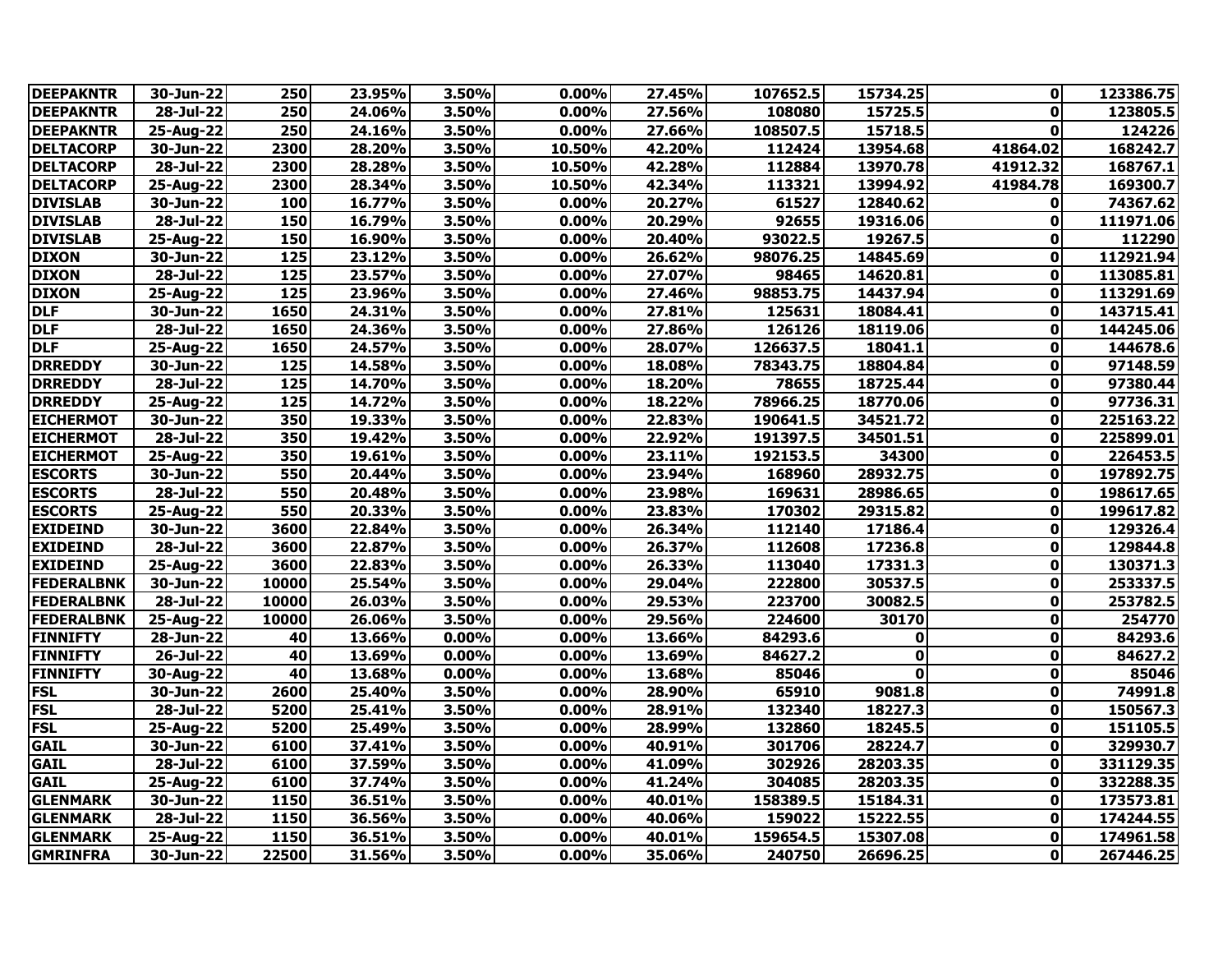| <b>GMRINFRA</b>   | 28-Jul-22     | 22500 | 31.63% | 3.50% | 0.00%    | 35.13% | 241650    | 26735.62 | $\mathbf{0}$ | 268385.62 |
|-------------------|---------------|-------|--------|-------|----------|--------|-----------|----------|--------------|-----------|
| <b>GMRINFRA</b>   | 25-Aug-22     | 22500 | 31.71% | 3.50% | 0.00%    | 35.21% | 242550    | 26775    | $\mathbf 0$  | 269325    |
| <b>GNFC</b>       | $30 - Jun-22$ | 1300  | 29.55% | 3.50% | 0.00%    | 33.05% | 221624    | 26251.22 | 0            | 247875.22 |
| <b>GNFC</b>       | 28-Jul-22     | 1300  | 29.64% | 3.50% | 0.00%    | 33.14% | 222508    | 26271.7  | 0            | 248779.7  |
| <b>GNFC</b>       | 25-Aug-22     | 1300  | 30.09% | 3.50% | 0.00%    | 33.59% | 223392    | 25980.5  | $\mathbf 0$  | 249372.5  |
| <b>GODREJCP</b>   | 30-Jun-22     | 500   | 19.01% | 3.50% | 0.00%    | 22.51% | 73845     | 13597.5  | 0            | 87442.5   |
| <b>GODREJCP</b>   | 28-Jul-22     | 1000  | 19.04% | 3.50% | 0.00%    | 22.54% | 148270    | 27254.5  | $\mathbf 0$  | 175524.5  |
| <b>GODREJCP</b>   | 25-Aug-22     | 1000  | 19.08% | 3.50% | 0.00%    | 22.58% | 148860    | 27300    | 0            | 176160    |
| <b>GODREJPROP</b> | 30-Jun-22     | 325   | 24.66% | 3.50% | 0.00%    | 28.16% | 95303     | 13524.31 | 0            | 108827.31 |
| <b>GODREJPROP</b> | 28-Jul-22     | 325   | 24.67% | 3.50% | 0.00%    | 28.17% | 95680     | 13573.22 | 0            | 109253.22 |
| <b>GODREJPROP</b> | 25-Aug-22     | 325   | 24.66% | 3.50% | 0.00%    | 28.16% | 96060.25  | 13635.78 | $\mathbf 0$  | 109696.03 |
| <b>GRANULES</b>   | 30-Jun-22     | 1550  | 23.04% | 3.50% | 15.00%   | 41.54% | 87590.5   | 13304.81 | 57020.62     | 157915.94 |
| <b>GRANULES</b>   | 28-Jul-22     | 2000  | 23.14% | 3.50% | 15.00%   | 41.64% | 113460    | 17160.5  | 73545        | 204165.5  |
| <b>GRANULES</b>   | 25-Aug-22     | 2000  | 23.10% | 3.50% | 15.00%   | 41.60% | 113920    | 17262    | 73980        | 205162    |
| <b>GRASIM</b>     | 30-Jun-22     | 475   | 21.62% | 3.50% | $0.00\%$ | 25.12% | 135479.5  | 21928.38 | 0            | 157407.88 |
| <b>GRASIM</b>     | 28-Jul-22     | 475   | 21.66% | 3.50% | 0.00%    | 25.16% | 136016.25 | 21979.08 | $\mathbf{0}$ | 157995.33 |
| <b>GRASIM</b>     | 25-Aug-22     | 475   | 21.80% | 3.50% | 0.00%    | 25.30% | 136557.75 | 21929.21 | $\mathbf{0}$ | 158486.96 |
| <b>GSPL</b>       | 30-Jun-22     | 1700  | 18.99% | 3.50% | 0.00%    | 22.49% | 68493     | 12622.92 | 0            | 81115.92  |
| <b>GSPL</b>       | 28-Jul-22     | 2500  | 19.01% | 3.50% | 0.00%    | 22.51% | 101125    | 18620    | 0            | 119745    |
| <b>GSPL</b>       | 25-Aug-22     | 2500  | 18.99% | 3.50% | $0.00\%$ | 22.49% | 101525    | 18707.5  | $\mathbf 0$  | 120232.5  |
| <b>GUJGASLTD</b>  | $30 - Jun-22$ | 1250  | 20.90% | 3.50% | 0.00%    | 24.40% | 107100    | 17933.12 | $\mathbf{0}$ | 125033.12 |
| <b>GUJGASLTD</b>  | 28-Jul-22     | 1250  | 21.14% | 3.50% | 0.00%    | 24.64% | 107525    | 17799.69 | 0            | 125324.69 |
| <b>GUJGASLTD</b>  | 25-Aug-22     | 1250  | 20.93% | 3.50% | $0.00\%$ | 24.43% | 107950    | 18055.62 | 0            | 126005.62 |
| <b>HAL</b>        | 30-Jun-22     | 475   | 19.76% | 3.50% | 0.00%    | 23.26% | 166273.75 | 29447.86 | 0            | 195721.61 |
| <b>HAL</b>        | 28-Jul-22     | 475   | 20.12% | 3.50% | 0.00%    | 23.62% | 166929.25 | 29044.71 | 0            | 195973.96 |
| <b>HAL</b>        | 25-Aug-22     | 475   | 20.35% | 3.50% | 0.00%    | 23.85% | 167589.5  | 28821.1  | 0            | 196410.6  |
| <b>HAVELLS</b>    | 30-Jun-22     | 500   | 17.17% | 3.50% | 0.00%    | 20.67% | 94370     | 19238.62 | 0            | 113608.62 |
| <b>HAVELLS</b>    | 28-Jul-22     | 500   | 17.20% | 3.50% | 0.00%    | 20.70% | 94745     | 19278    | $\bf{0}$     | 114023    |
| <b>HAVELLS</b>    | 25-Aug-22     | 500   | 17.19% | 3.50% | 0.00%    | 20.69% | 95120     | 19362.88 | 0            | 114482.88 |
| <b>HCLTECH</b>    | 30-Jun-22     | 700   | 19.94% | 3.50% | 0.00%    | 23.44% | 135926    | 23858.1  | $\pmb{0}$    | 159784.1  |
| <b>HCLTECH</b>    | 28-Jul-22     | 700   | 20.12% | 3.50% | 0.00%    | 23.62% | 136458    | 23735.6  | 0            | 160193.6  |
| <b>HCLTECH</b>    | 25-Aug-22     | 700   | 20.15% | 3.50% | 0.00%    | 23.65% | 137004    | 23795.62 | $\mathbf 0$  | 160799.62 |
| <b>HDFC</b>       | 30-Jun-22     | 300   | 22.36% | 3.50% | 0.00%    | 25.86% | 145524    | 22775.55 | $\mathbf 0$  | 168299.55 |
| <b>HDFC</b>       | 28-Jul-22     | 300   | 22.39% | 3.50% | 0.00%    | 25.89% | 146100    | 22834.88 | $\mathbf 0$  | 168934.88 |
| <b>HDFC</b>       | 25-Aug-22     | 300   | 22.38% | 3.50% | 0.00%    | 25.88% | 146679    | 22937.25 | 0            | 169616.25 |
| <b>HDFCAMC</b>    | 30-Jun-22     | 200   | 16.60% | 3.50% | 0.00%    | 20.10% | 60406     | 12737.2  | $\mathbf 0$  | 73143.2   |
| <b>HDFCAMC</b>    | 28-Jul-22     | 300   | 16.62% | 3.50% | 0.00%    | 20.12% | 90966     | 19159.88 | $\mathbf 0$  | 110125.88 |
| <b>HDFCAMC</b>    | 25-Aug-22     | 300   | 16.62% | 3.50% | 0.00%    | 20.12% | 91326     | 19228.12 | $\pmb{0}$    | 110554.12 |
| <b>HDFCBANK</b>   | 30-Jun-22     | 550   | 14.96% | 3.50% | $0.00\%$ | 18.46% | 110176    | 25769.01 | 0            | 135945.01 |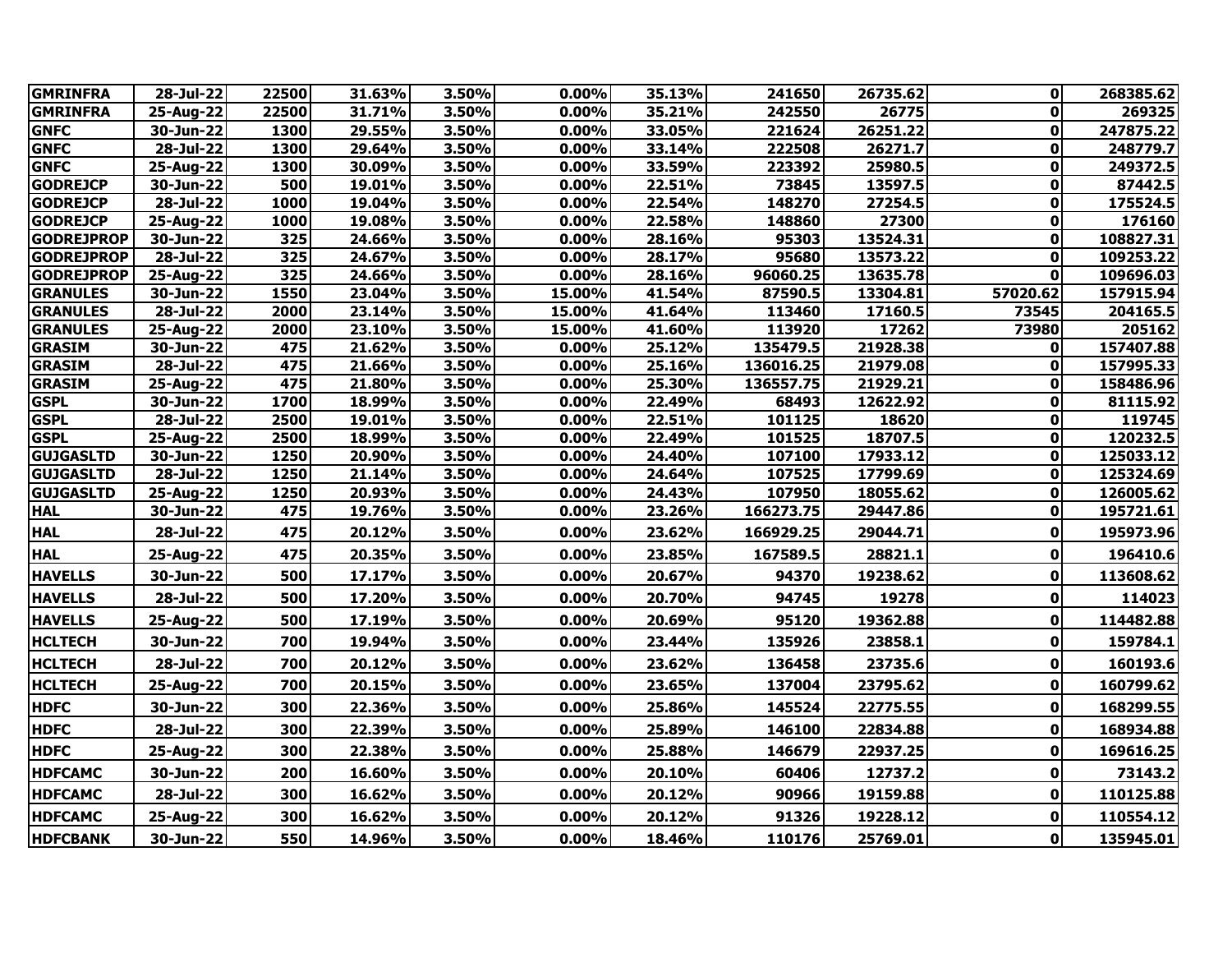| <b>HDFCBANK</b>   | 28-Jul-22 | 550  | 14.99% | 3.50% | 0.00%    | 18.49% | 110610.5  | 25828.69 | $\mathbf{0}$ | 136439.19 |
|-------------------|-----------|------|--------|-------|----------|--------|-----------|----------|--------------|-----------|
| <b>HDFCBANK</b>   | 25-Aug-22 | 550  | 14.99% | 3.50% | 0.00%    | 18.49% | 111050.5  | 25927.82 | $\mathbf 0$  | 136978.33 |
| <b>HDFCLIFE</b>   | 30-Jun-22 | 1100 | 18.86% | 3.50% | 0.00%    | 22.36% | 115973    | 21519.58 | 0            | 137492.58 |
| <b>HDFCLIFE</b>   | 28-Jul-22 | 1100 | 18.89% | 3.50% | 0.00%    | 22.39% | 116435    | 21573.48 | 0            | 138008.48 |
| <b>HDFCLIFE</b>   | 25-Aug-22 | 1100 | 18.90% | 3.50% | 0.00%    | 22.40% | 116897    | 21644.7  | 0            | 138541.7  |
| <b>HEROMOTOCO</b> | 30-Jun-22 | 300  | 17.52% | 3.50% | 0.00%    | 21.02% | 140712    | 28114.28 | 0            | 168826.28 |
| <b>HEROMOTOCO</b> | 28-Jul-22 | 300  | 17.78% | 3.50% | 0.00%    | 21.28% | 141267    | 27809.25 | 0            | 169076.25 |
| <b>HEROMOTOCO</b> | 25-Aug-22 | 300  | 17.78% | 3.50% | 0.00%    | 21.28% | 141828    | 27911.62 | 0            | 169739.62 |
| <b>HINDALCO</b>   | 30-Jun-22 | 1075 | 23.96% | 3.50% | 0.00%    | 27.46% | 81958     | 11974.16 | 0            | 93932.16  |
| <b>HINDALCO</b>   | 28-Jul-22 | 1075 | 24.00% | 3.50% | 0.00%    | 27.50% | 82291.25  | 12000.49 | 0            | 94291.74  |
| <b>HINDALCO</b>   | 25-Aug-22 | 1075 | 24.25% | 3.50% | $0.00\%$ | 27.75% | 82613.75  | 11923.36 | 0            | 94537.11  |
| <b>HINDCOPPER</b> | 30-Jun-22 | 4300 | 31.25% | 3.50% | 0.00%    | 34.75% | 113262    | 12687.15 | 0            | 125949.15 |
| <b>HINDCOPPER</b> | 28-Jul-22 | 4300 | 31.68% | 3.50% | 0.00%    | 35.18% | 113735    | 12566.75 | 0            | 126301.75 |
| <b>HINDCOPPER</b> | 25-Aug-22 | 4300 | 31.83% | 3.50% | 0.00%    | 35.33% | 114165    | 12551.7  | 0            | 126716.7  |
| <b>HINDPETRO</b>  | 30-Jun-22 | 2700 | 31.25% | 3.50% | 0.00%    | 34.75% | 190431    | 21328.65 | 0            | 211759.65 |
| <b>HINDPETRO</b>  | 28-Jul-22 | 2700 | 31.30% | 3.50% | 0.00%    | 34.80% | 191187    | 21380.62 | $\bf{0}$     | 212567.62 |
| <b>HINDPETRO</b>  | 25-Aug-22 | 2700 | 31.44% | 3.50% | 0.00%    | 34.94% | 191943    | 21366.45 | 0            | 213309.45 |
| <b>HINDUNILVR</b> | 30-Jun-22 | 300  | 14.24% | 3.50% | 0.00%    | 17.74% | 96219     | 23651.25 | 0            | 119870.25 |
| <b>HINDUNILVR</b> | 28-Jul-22 | 300  | 14.26% | 3.50% | $0.00\%$ | 17.76% | 96600     | 23717.4  | 0            | 120317.4  |
| <b>HINDUNILVR</b> | 25-Aug-22 | 300  | 14.27% | 3.50% | 0.00%    | 17.77% | 96984     | 23786.18 | 0            | 120770.18 |
| <b>HONAUT</b>     | 30-Jun-22 | 15   | 17.37% | 3.50% | 0.00%    | 20.87% | 86309.4   | 17394.67 | 0            | 103704.07 |
| <b>HONAUT</b>     | 28-Jul-22 | 15   | 17.56% | 3.50% | 0.00%    | 21.06% | 86651.1   | 17271.48 | 0            | 103922.58 |
| <b>HONAUT</b>     | 25-Aug-22 | 15   | 17.26% | 3.50% | 0.00%    | 20.76% | 86994     | 17644.86 | 0            | 104638.86 |
| <b>IBULHSGFIN</b> | 30-Jun-22 | 3100 | 34.46% | 3.50% | 5.25%    | 43.21% | 107105    | 10877.12 | 16315.69     | 134297.81 |
| <b>IBULHSGFIN</b> | 28-Jul-22 | 4000 | 34.69% | 3.50% | 5.25%    | 43.44% | 138760    | 14000    | 21000        | 173760    |
| <b>IBULHSGFIN</b> | 25-Aug-22 | 4000 | 34.69% | 3.50% | 5.25%    | 43.44% | 139320    | 14056    | 21084        | 174460    |
| <b>ICICIBANK</b>  | 30-Jun-22 | 1375 | 16.85% | 3.50% | 0.00%    | 20.35% | 162222.5  | 33701.94 | 0            | 195924.44 |
| <b>ICICIBANK</b>  | 28-Jul-22 | 1375 | 16.95% | 3.50% | 0.00%    | 20.45% | 162868.75 | 33624.94 | 0            | 196493.69 |
| <b>ICICIBANK</b>  | 25-Aug-22 | 1375 | 17.02% | 3.50% | 0.00%    | 20.52% | 163515    | 33620.12 | 0            | 197135.12 |
| <b>ICICIGI</b>    | 30-Jun-22 | 425  | 15.88% | 3.50% | $0.00\%$ | 19.38% | 75922     | 16729.17 | 0            | 92651.17  |
| <b>ICICIGI</b>    | 28-Jul-22 | 425  | 15.91% | 3.50% | $0.00\%$ | 19.41% | 76223.75  | 16764.12 | 0            | 92987.88  |
| <b>ICICIGI</b>    | 25-Aug-22 | 425  | 15.86% | 3.50% | 0.00%    | 19.36% | 76525.5   | 16887.59 | 0            | 93413.09  |
| <b>ICICIPRULI</b> | 30-Jun-22 | 750  | 30.88% | 3.50% | 0.00%    | 34.38% | 115290    | 13065.94 | 0            | 128355.94 |
| <b>ICICIPRULI</b> | 28-Jul-22 | 1500 | 30.92% | 3.50% | $0.00\%$ | 34.42% | 231495    | 26202.75 | 0            | 257697.75 |
| <b>ICICIPRULI</b> | 25-Aug-22 | 1500 | 30.89% | 3.50% | $0.00\%$ | 34.39% | 232410    | 26334    | 0            | 258744    |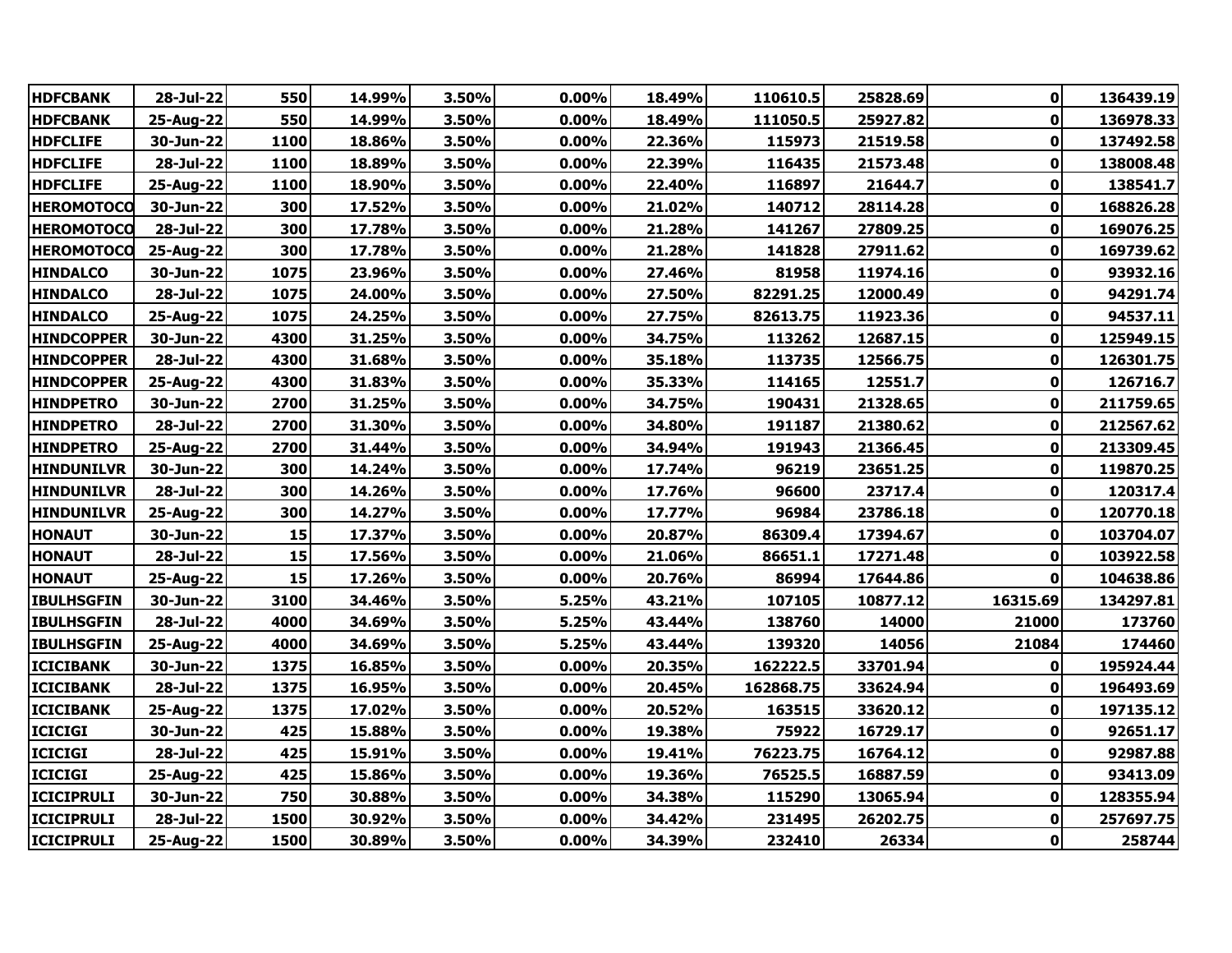| <b>IDEA</b>       | 30-Jun-22 | 70000 | 40.94% | 3.50% | 5.25%    | 49.69% | 245000    | 20947.5  | 31421.25     | 297368.75 |
|-------------------|-----------|-------|--------|-------|----------|--------|-----------|----------|--------------|-----------|
| <b>IDEA</b>       | 28-Jul-22 | 70000 | 40.93% | 3.50% | 5.25%    | 49.68% | 246400    | 21070    | 31605        | 299075    |
| <b>IDEA</b>       | 25-Aug-22 | 70000 | 40.81% | 3.50% | 5.25%    | 49.56% | 247100    | 21192.5  | 31788.75     | 300081.25 |
| <b>IDFC</b>       | 30-Jun-22 | 10000 | 25.77% | 3.50% | $0.00\%$ | 29.27% | 120200    | 16327.5  | 0            | 136527.5  |
| <b>IDFC</b>       | 28-Jul-22 | 10000 | 25.85% | 3.50% | $0.00\%$ | 29.35% | 120700    | 16345    | 0            | 137045    |
| <b>IDFC</b>       | 25-Aug-22 | 10000 | 25.84% | 3.50% | 0.00%    | 29.34% | 121200    | 16415    | 0            | 137615    |
| <b>IDFCFIRSTB</b> | 30-Jun-22 | 11100 | 43.44% | 3.50% | 0.00%    | 46.94% | 144189    | 11616.15 | 0            | 155805.15 |
| <b>IDFCFIRSTB</b> | 28-Jul-22 | 15000 | 43.47% | 3.50% | $0.00\%$ | 46.97% | 195600    | 15750    | 0            | 211350    |
| <b>IDFCFIRSTB</b> | 25-Aug-22 | 15000 | 43.63% | 3.50% | 0.00%    | 47.13% | 196350    | 15750    | $\mathbf 0$  | 212100    |
| IEX               | 30-Jun-22 | 3750  | 22.95% | 3.50% | 0.00%    | 26.45% | 147675    | 22522.5  | $\pmb{0}$    | 170197.5  |
| <b>IEX</b>        | 28-Jul-22 | 3750  | 23.02% | 3.50% | 0.00%    | 26.52% | 148237.5  | 22535.62 | $\pmb{0}$    | 170773.12 |
| <b>IEX</b>        | 25-Aug-22 | 3750  | 23.09% | 3.50% | $0.00\%$ | 26.59% | 148837.5  | 22561.88 | 0            | 171399.38 |
| <b>IGL</b>        | 30-Jun-22 | 1375  | 19.48% | 3.50% | 0.00%    | 22.98% | 95851.25  | 17223.94 | $\pmb{0}$    | 113075.19 |
| <b>IGL</b>        | 28-Jul-22 | 1375  | 19.54% | 3.50% | 0.00%    | 23.04% | 96236.25  | 17238.38 | $\pmb{0}$    | 113474.62 |
| <b>IGL</b>        | 25-Aug-22 | 1375  | 19.73% | 3.50% | $0.00\%$ | 23.23% | 96621.25  | 17139.72 | $\pmb{0}$    | 113760.97 |
| <b>INDHOTEL</b>   | 30-Jun-22 | 4022  | 22.92% | 3.50% | $0.00\%$ | 26.42% | 205926.4  | 31440.98 | 0            | 237367.38 |
| <b>INDHOTEL</b>   | 28-Jul-22 | 4022  | 22.98% | 3.50% | 0.00%    | 26.48% | 206730.8  | 31490.25 | $\pmb{0}$    | 238221.05 |
| <b>INDHOTEL</b>   | 25-Aug-22 | 4022  | 23.02% | 3.50% | 0.00%    | 26.52% | 207575.42 | 31560.63 | $\pmb{0}$    | 239136.05 |
| <b>INDIACEM</b>   | 30-Jun-22 | 2900  | 24.80% | 3.50% | $0.00\%$ | 28.30% | 112433    | 15869.52 | 0            | 128302.52 |
| <b>INDIACEM</b>   | 28-Jul-22 | 2900  | 24.83% | 3.50% | $0.00\%$ | 28.33% | 112868    | 15910.12 | 0            | 128778.12 |
| <b>INDIACEM</b>   | 25-Aug-22 | 2900  | 24.77% | 3.50% | 0.00%    | 28.27% | 113332    | 16011.62 | $\bf{0}$     | 129343.62 |
| <b>INDIAMART</b>  | 30-Jun-22 | 75    | 26.24% | 3.50% | 0.00%    | 29.74% | 80566.5   | 10745.31 | 0            | 91311.81  |
| <b>INDIAMART</b>  | 28-Jul-22 | 150   | 26.87% | 3.50% | $0.00\%$ | 30.37% | 161770.5  | 21070.88 | 0            | 182841.38 |
| <b>INDIAMART</b>  | 25-Aug-22 | 150   | 27.27% | 3.50% | $0.00\%$ | 30.77% | 162411    | 20842.5  | $\mathbf 0$  | 183253.5  |
| <b>INDIGO</b>     | 30-Jun-22 | 250   | 22.72% | 3.50% | 0.00%    | 26.22% | 92205     | 14206.5  | $\bf{0}$     | 106411.5  |
| <b>INDIGO</b>     | 28-Jul-22 | 300   | 22.75% | 3.50% | 0.00%    | 26.25% | 111084    | 17087.18 | $\mathbf 0$  | 128171.18 |
| <b>INDIGO</b>     | 25-Aug-22 | 300   | 22.78% | 3.50% | $0.00\%$ | 26.28% | 111522    | 17138.1  | $\bf{0}$     | 128660.1  |
| <b>INDUSINDBK</b> | 30-Jun-22 | 900   | 24.24% | 3.50% | 0.00%    | 27.74% | 171234    | 24722.78 | $\pmb{0}$    | 195956.78 |
| <b>INDUSINDBK</b> | 28-Jul-22 | 900   | 24.39% | 3.50% | 0.00%    | 27.89% | 171909    | 24667.65 | $\pmb{0}$    | 196576.65 |
| <b>INDUSINDBK</b> | 25-Aug-22 | 900   | 24.56% | 3.50% | $0.00\%$ | 28.06% | 172584    | 24598.35 | $\bf{0}$     | 197182.35 |
| <b>INDUSTOWER</b> | 30-Jun-22 | 2800  | 31.65% | 3.50% | $0.00\%$ | 35.15% | 186620    | 20638.8  | 0            | 207258.8  |
| <b>INDUSTOWER</b> | 28-Jul-22 | 2800  | 32.01% | 3.50% | 0.00%    | 35.51% | 187348    | 20486.9  | $\mathbf 0$  | 207834.9  |
| <b>INDUSTOWER</b> | 25-Aug-22 | 2800  | 32.34% | 3.50% | 0.00%    | 35.84% | 188104    | 20359.5  | $\mathbf 0$  | 208463.5  |
| <b>INFY</b>       | 30-Jun-22 | 300   | 15.05% | 3.50% | 0.00%    | 18.55% | 65718     | 15286.95 | 0            | 81004.95  |
| <b>INFY</b>       | 28-Jul-22 | 300   | 15.06% | 3.50% | $0.00\%$ | 18.56% | 65979     | 15330.52 | $\mathbf{0}$ | 81309.52  |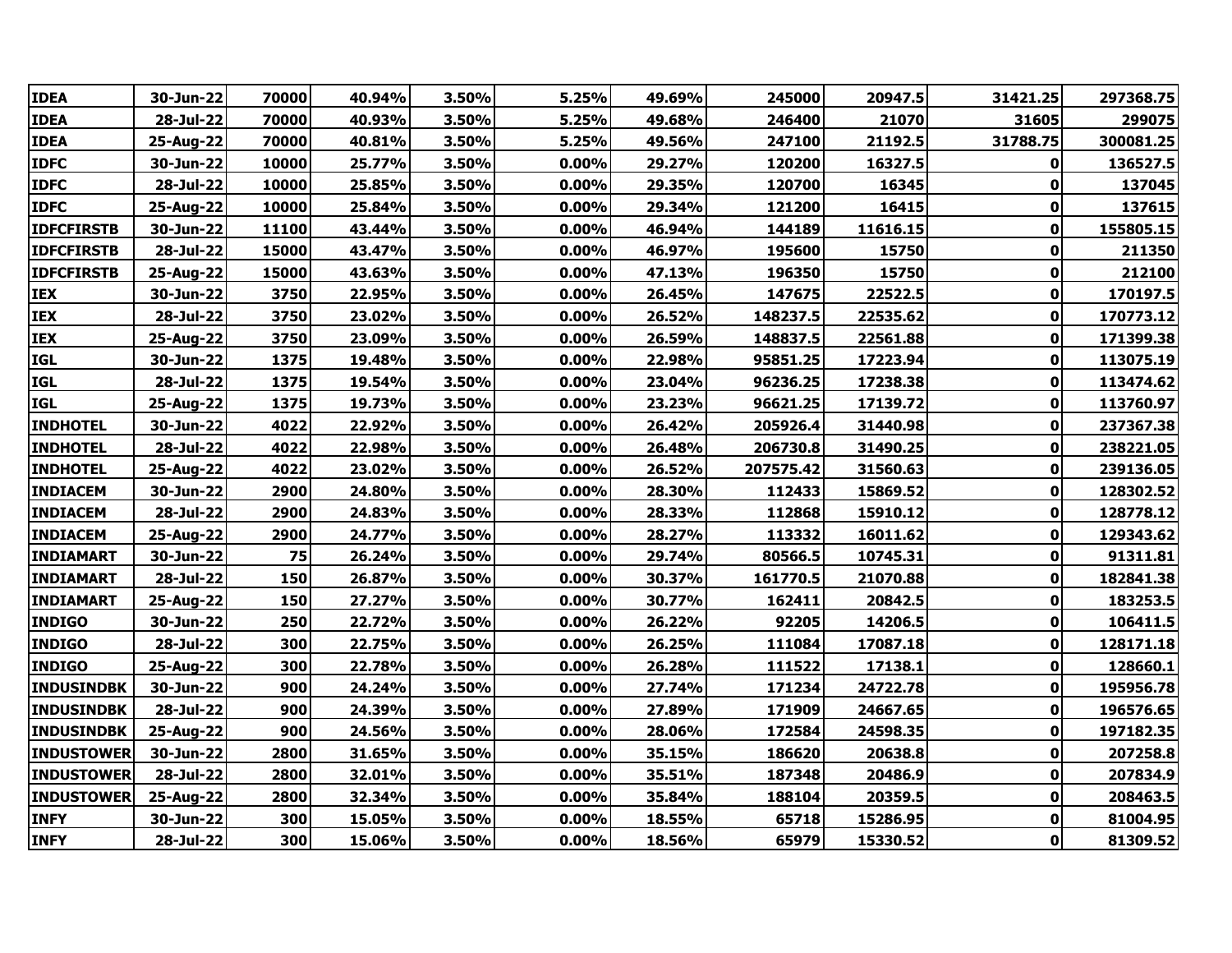| 300<br>15.08%<br>3.50%<br>0.00%<br>18.58%<br>15370.42<br>$\mathbf{0}$<br>25-Aug-22<br>66240<br>750<br>$\mathbf 0$<br>27.66%<br>3.50%<br>0.00%<br>31.16%<br>134782.5<br>17052<br>151834.5<br>30-Jun-22<br>$28 - Jul - 22$<br>750<br>27.84%<br>3.50%<br>0.00%<br>31.34%<br>17008.69<br>152323.69<br>135315<br>0<br>750<br>$\bf{0}$<br>27.66%<br>3.50%<br>0.00%<br>31.16%<br>135855<br>17191.12<br>25-Aug-22<br>6500<br>17.80%<br>3.50%<br>0.00%<br>21.30%<br>124150<br>24410.75<br>$\mathbf 0$<br>148560.75<br>30-Jun-22<br>18.03%<br>3.50%<br>0.00%<br>21.53%<br>124670<br>24206<br>28-Jul-22<br>6500<br>0<br>6500<br>18.37%<br>3.50%<br>0.00%<br>21.87%<br>23842<br>148967<br>25-Aug-22<br>125125<br>0<br>450<br>15.74%<br>3.50%<br>0.00%<br>19.24%<br>14118.3<br>0<br>77590.8<br>30-Jun-22<br>63472.5<br>650<br>15.85%<br>3.50%<br>0.00%<br>19.35%<br>$\mathbf 0$<br>112371.35<br>28-Jul-22<br>92046.5<br>20324.85<br>650<br>0.00%<br>$\mathbf 0$<br>25-Aug-22<br>15.71%<br>3.50%<br>19.21%<br>92410.5<br>20592.16<br>875<br>3.50%<br>$\mathbf 0$<br>154997.5<br>30-Jun-22<br>26.52%<br>0.00%<br>30.02%<br>136928.75<br>18068.75<br>875<br>3.50%<br>0.00%<br>30.74%<br>$\mathbf 0$<br>28-Jul-22<br>27.24%<br>137471.25<br>17661.44<br>155132.69<br>875<br>27.75%<br>3.50%<br>0.00%<br>31.25%<br>$\mathbf 0$<br>138022.5<br>17408.78<br>155431.28<br>25-Aug-22<br>3200<br>18.34%<br>3.50%<br>0.00%<br>21.84%<br>156160<br>185957.6<br>30-Jun-22<br>29797.6<br>0<br>3.50%<br>156800<br>186692.8<br>28-Jul-22<br>3200<br>18.36%<br>$0.00\%$<br>21.86%<br>29892.8<br>0<br>3200<br>18.37%<br>3.50%<br>$0.00\%$<br>21.87%<br>157408<br>29993.6<br>0<br>187401.6<br>25-Aug-22<br>1250<br>28.13%<br>3.50%<br>3.50%<br>35.13%<br>13586.56<br>13586.56<br>136360.62<br>30-Jun-22<br>109187.5<br>136807.5<br>28-Jul-22<br>1250<br>28.21%<br>3.50%<br>3.50%<br>35.21%<br>109612.5<br>13597.5<br>13597.5<br>1250<br>28.24%<br>3.50%<br>3.50%<br>35.24%<br>110050<br>13641.25<br>137332.5<br>25-Aug-22<br>13641.25<br>175<br>3.50%<br>24.42%<br>30-Jun-22<br>20.92%<br>$0.00\%$<br>74124.75<br>12402.21<br>86526.96<br>0<br>250<br>24.87%<br>28-Jul-22<br>21.37%<br>3.50%<br>0.00%<br>106312.5<br>17414.69<br>123727.19<br>0<br>250<br>3.50%<br>$0.00\%$<br>24.46%<br>20.96%<br>106732.5<br>17823.75<br>0<br>124556.25<br>25-Aug-22<br>30-Jun-22<br>1350<br>22.85%<br>3.50%<br>0.00%<br>26.35%<br>172152<br>26365.5<br>0<br>198517.5<br><b>JSWSTEEL</b><br>28-Jul-22<br>1350<br>23.62%<br>3.50%<br>0.00%<br>27.12%<br>172840.5<br>25616.59<br>0<br>1350<br>22.79%<br>3.50%<br>0.00%<br>26.29%<br>173515.5<br>$\bf{0}$<br>200162.14<br>26646.64<br>25-Aug-22<br>625<br>3.50%<br>30-Jun-22<br>38.51%<br>0.00%<br>42.01%<br>126975<br>11540.16<br>$\mathbf 0$<br>138515.16<br>1250<br>$\mathbf 0$<br>28-Jul-22<br>38.66%<br>3.50%<br>0.00%<br>42.16%<br>254950<br>23080.31<br>278030.31<br>1250<br>38.69%<br>3.50%<br>0.00%<br>42.19%<br>255962.5<br>23154.69<br>$\mathbf 0$<br>279117.19<br>25-Aug-22<br>400<br>$0.00\%$<br>28.44%<br>30-Jun-22<br>24.94%<br>3.50%<br>168112<br>23594.9<br>0<br>191706.9<br>400<br>24.97%<br>3.50%<br>0.00%<br>28.47%<br>168776<br>23653.7<br>$\mathbf 0$<br>192429.7<br>28-Jul-22<br>400<br><b>KOTAKBANK</b><br>25-Aug-22<br>24.99%<br>3.50%<br>$0.00\%$<br>28.49%<br>169444<br>23734.2<br>0<br>8924<br>24.83%<br>3.50%<br>0.00%<br>0<br>30-Jun-22<br>28.33%<br>151975.72<br>21426.52<br>173402.24<br>28-Jul-22<br>8924<br>25.05%<br>3.50%<br>0.00%<br>28.55%<br>21317.2<br>$\mathbf 0$<br>152600.4<br>8924<br>25.12%<br>3.50%<br>0.00%<br>28.62%<br>21348.44<br>$\bf{0}$<br>25-Aug-22<br>153225.08<br>125<br>$\mathbf{0}$<br><b>LALPATHLAB</b><br>30-Jun-22<br>22.41%<br>3.50%<br>$0.00\%$<br>25.91%<br>55797.5<br>8712.81 |                   |  |  |  |  |           |
|-----------------------------------------------------------------------------------------------------------------------------------------------------------------------------------------------------------------------------------------------------------------------------------------------------------------------------------------------------------------------------------------------------------------------------------------------------------------------------------------------------------------------------------------------------------------------------------------------------------------------------------------------------------------------------------------------------------------------------------------------------------------------------------------------------------------------------------------------------------------------------------------------------------------------------------------------------------------------------------------------------------------------------------------------------------------------------------------------------------------------------------------------------------------------------------------------------------------------------------------------------------------------------------------------------------------------------------------------------------------------------------------------------------------------------------------------------------------------------------------------------------------------------------------------------------------------------------------------------------------------------------------------------------------------------------------------------------------------------------------------------------------------------------------------------------------------------------------------------------------------------------------------------------------------------------------------------------------------------------------------------------------------------------------------------------------------------------------------------------------------------------------------------------------------------------------------------------------------------------------------------------------------------------------------------------------------------------------------------------------------------------------------------------------------------------------------------------------------------------------------------------------------------------------------------------------------------------------------------------------------------------------------------------------------------------------------------------------------------------------------------------------------------------------------------------------------------------------------------------------------------------------------------------------------------------------------------------------------------------------------------------------------------------------------------------------------------------------------------------------------------------------------------------------------------------------------------------------------------------------------------------------------------------------------------------------------------------------------------------------------------------------------------------------------------------------------------------------------------------------------------------------------------------------------------------------------------------------------------------------------------------------------------------------------------------------------------------------------------------------------|-------------------|--|--|--|--|-----------|
|                                                                                                                                                                                                                                                                                                                                                                                                                                                                                                                                                                                                                                                                                                                                                                                                                                                                                                                                                                                                                                                                                                                                                                                                                                                                                                                                                                                                                                                                                                                                                                                                                                                                                                                                                                                                                                                                                                                                                                                                                                                                                                                                                                                                                                                                                                                                                                                                                                                                                                                                                                                                                                                                                                                                                                                                                                                                                                                                                                                                                                                                                                                                                                                                                                                                                                                                                                                                                                                                                                                                                                                                                                                                                                                                               | <b>INFY</b>       |  |  |  |  | 81610.42  |
|                                                                                                                                                                                                                                                                                                                                                                                                                                                                                                                                                                                                                                                                                                                                                                                                                                                                                                                                                                                                                                                                                                                                                                                                                                                                                                                                                                                                                                                                                                                                                                                                                                                                                                                                                                                                                                                                                                                                                                                                                                                                                                                                                                                                                                                                                                                                                                                                                                                                                                                                                                                                                                                                                                                                                                                                                                                                                                                                                                                                                                                                                                                                                                                                                                                                                                                                                                                                                                                                                                                                                                                                                                                                                                                                               | <b>INTELLECT</b>  |  |  |  |  |           |
|                                                                                                                                                                                                                                                                                                                                                                                                                                                                                                                                                                                                                                                                                                                                                                                                                                                                                                                                                                                                                                                                                                                                                                                                                                                                                                                                                                                                                                                                                                                                                                                                                                                                                                                                                                                                                                                                                                                                                                                                                                                                                                                                                                                                                                                                                                                                                                                                                                                                                                                                                                                                                                                                                                                                                                                                                                                                                                                                                                                                                                                                                                                                                                                                                                                                                                                                                                                                                                                                                                                                                                                                                                                                                                                                               | <b>INTELLECT</b>  |  |  |  |  |           |
|                                                                                                                                                                                                                                                                                                                                                                                                                                                                                                                                                                                                                                                                                                                                                                                                                                                                                                                                                                                                                                                                                                                                                                                                                                                                                                                                                                                                                                                                                                                                                                                                                                                                                                                                                                                                                                                                                                                                                                                                                                                                                                                                                                                                                                                                                                                                                                                                                                                                                                                                                                                                                                                                                                                                                                                                                                                                                                                                                                                                                                                                                                                                                                                                                                                                                                                                                                                                                                                                                                                                                                                                                                                                                                                                               | <b>INTELLECT</b>  |  |  |  |  | 153046.12 |
|                                                                                                                                                                                                                                                                                                                                                                                                                                                                                                                                                                                                                                                                                                                                                                                                                                                                                                                                                                                                                                                                                                                                                                                                                                                                                                                                                                                                                                                                                                                                                                                                                                                                                                                                                                                                                                                                                                                                                                                                                                                                                                                                                                                                                                                                                                                                                                                                                                                                                                                                                                                                                                                                                                                                                                                                                                                                                                                                                                                                                                                                                                                                                                                                                                                                                                                                                                                                                                                                                                                                                                                                                                                                                                                                               | <b>IOC</b>        |  |  |  |  |           |
|                                                                                                                                                                                                                                                                                                                                                                                                                                                                                                                                                                                                                                                                                                                                                                                                                                                                                                                                                                                                                                                                                                                                                                                                                                                                                                                                                                                                                                                                                                                                                                                                                                                                                                                                                                                                                                                                                                                                                                                                                                                                                                                                                                                                                                                                                                                                                                                                                                                                                                                                                                                                                                                                                                                                                                                                                                                                                                                                                                                                                                                                                                                                                                                                                                                                                                                                                                                                                                                                                                                                                                                                                                                                                                                                               | <b>IOC</b>        |  |  |  |  | 148876    |
|                                                                                                                                                                                                                                                                                                                                                                                                                                                                                                                                                                                                                                                                                                                                                                                                                                                                                                                                                                                                                                                                                                                                                                                                                                                                                                                                                                                                                                                                                                                                                                                                                                                                                                                                                                                                                                                                                                                                                                                                                                                                                                                                                                                                                                                                                                                                                                                                                                                                                                                                                                                                                                                                                                                                                                                                                                                                                                                                                                                                                                                                                                                                                                                                                                                                                                                                                                                                                                                                                                                                                                                                                                                                                                                                               | <b>TOC</b>        |  |  |  |  |           |
|                                                                                                                                                                                                                                                                                                                                                                                                                                                                                                                                                                                                                                                                                                                                                                                                                                                                                                                                                                                                                                                                                                                                                                                                                                                                                                                                                                                                                                                                                                                                                                                                                                                                                                                                                                                                                                                                                                                                                                                                                                                                                                                                                                                                                                                                                                                                                                                                                                                                                                                                                                                                                                                                                                                                                                                                                                                                                                                                                                                                                                                                                                                                                                                                                                                                                                                                                                                                                                                                                                                                                                                                                                                                                                                                               | <b>IPCALAB</b>    |  |  |  |  |           |
|                                                                                                                                                                                                                                                                                                                                                                                                                                                                                                                                                                                                                                                                                                                                                                                                                                                                                                                                                                                                                                                                                                                                                                                                                                                                                                                                                                                                                                                                                                                                                                                                                                                                                                                                                                                                                                                                                                                                                                                                                                                                                                                                                                                                                                                                                                                                                                                                                                                                                                                                                                                                                                                                                                                                                                                                                                                                                                                                                                                                                                                                                                                                                                                                                                                                                                                                                                                                                                                                                                                                                                                                                                                                                                                                               | <b>IPCALAB</b>    |  |  |  |  |           |
|                                                                                                                                                                                                                                                                                                                                                                                                                                                                                                                                                                                                                                                                                                                                                                                                                                                                                                                                                                                                                                                                                                                                                                                                                                                                                                                                                                                                                                                                                                                                                                                                                                                                                                                                                                                                                                                                                                                                                                                                                                                                                                                                                                                                                                                                                                                                                                                                                                                                                                                                                                                                                                                                                                                                                                                                                                                                                                                                                                                                                                                                                                                                                                                                                                                                                                                                                                                                                                                                                                                                                                                                                                                                                                                                               | <b>IPCALAB</b>    |  |  |  |  | 113002.66 |
|                                                                                                                                                                                                                                                                                                                                                                                                                                                                                                                                                                                                                                                                                                                                                                                                                                                                                                                                                                                                                                                                                                                                                                                                                                                                                                                                                                                                                                                                                                                                                                                                                                                                                                                                                                                                                                                                                                                                                                                                                                                                                                                                                                                                                                                                                                                                                                                                                                                                                                                                                                                                                                                                                                                                                                                                                                                                                                                                                                                                                                                                                                                                                                                                                                                                                                                                                                                                                                                                                                                                                                                                                                                                                                                                               | <b>IRCTC</b>      |  |  |  |  |           |
|                                                                                                                                                                                                                                                                                                                                                                                                                                                                                                                                                                                                                                                                                                                                                                                                                                                                                                                                                                                                                                                                                                                                                                                                                                                                                                                                                                                                                                                                                                                                                                                                                                                                                                                                                                                                                                                                                                                                                                                                                                                                                                                                                                                                                                                                                                                                                                                                                                                                                                                                                                                                                                                                                                                                                                                                                                                                                                                                                                                                                                                                                                                                                                                                                                                                                                                                                                                                                                                                                                                                                                                                                                                                                                                                               | <b>IRCTC</b>      |  |  |  |  |           |
|                                                                                                                                                                                                                                                                                                                                                                                                                                                                                                                                                                                                                                                                                                                                                                                                                                                                                                                                                                                                                                                                                                                                                                                                                                                                                                                                                                                                                                                                                                                                                                                                                                                                                                                                                                                                                                                                                                                                                                                                                                                                                                                                                                                                                                                                                                                                                                                                                                                                                                                                                                                                                                                                                                                                                                                                                                                                                                                                                                                                                                                                                                                                                                                                                                                                                                                                                                                                                                                                                                                                                                                                                                                                                                                                               | <b>IRCTC</b>      |  |  |  |  |           |
|                                                                                                                                                                                                                                                                                                                                                                                                                                                                                                                                                                                                                                                                                                                                                                                                                                                                                                                                                                                                                                                                                                                                                                                                                                                                                                                                                                                                                                                                                                                                                                                                                                                                                                                                                                                                                                                                                                                                                                                                                                                                                                                                                                                                                                                                                                                                                                                                                                                                                                                                                                                                                                                                                                                                                                                                                                                                                                                                                                                                                                                                                                                                                                                                                                                                                                                                                                                                                                                                                                                                                                                                                                                                                                                                               | <b>ITC</b>        |  |  |  |  |           |
|                                                                                                                                                                                                                                                                                                                                                                                                                                                                                                                                                                                                                                                                                                                                                                                                                                                                                                                                                                                                                                                                                                                                                                                                                                                                                                                                                                                                                                                                                                                                                                                                                                                                                                                                                                                                                                                                                                                                                                                                                                                                                                                                                                                                                                                                                                                                                                                                                                                                                                                                                                                                                                                                                                                                                                                                                                                                                                                                                                                                                                                                                                                                                                                                                                                                                                                                                                                                                                                                                                                                                                                                                                                                                                                                               | <b>ITC</b>        |  |  |  |  |           |
|                                                                                                                                                                                                                                                                                                                                                                                                                                                                                                                                                                                                                                                                                                                                                                                                                                                                                                                                                                                                                                                                                                                                                                                                                                                                                                                                                                                                                                                                                                                                                                                                                                                                                                                                                                                                                                                                                                                                                                                                                                                                                                                                                                                                                                                                                                                                                                                                                                                                                                                                                                                                                                                                                                                                                                                                                                                                                                                                                                                                                                                                                                                                                                                                                                                                                                                                                                                                                                                                                                                                                                                                                                                                                                                                               | <b>ITC</b>        |  |  |  |  |           |
|                                                                                                                                                                                                                                                                                                                                                                                                                                                                                                                                                                                                                                                                                                                                                                                                                                                                                                                                                                                                                                                                                                                                                                                                                                                                                                                                                                                                                                                                                                                                                                                                                                                                                                                                                                                                                                                                                                                                                                                                                                                                                                                                                                                                                                                                                                                                                                                                                                                                                                                                                                                                                                                                                                                                                                                                                                                                                                                                                                                                                                                                                                                                                                                                                                                                                                                                                                                                                                                                                                                                                                                                                                                                                                                                               | <b>JINDALSTEL</b> |  |  |  |  |           |
|                                                                                                                                                                                                                                                                                                                                                                                                                                                                                                                                                                                                                                                                                                                                                                                                                                                                                                                                                                                                                                                                                                                                                                                                                                                                                                                                                                                                                                                                                                                                                                                                                                                                                                                                                                                                                                                                                                                                                                                                                                                                                                                                                                                                                                                                                                                                                                                                                                                                                                                                                                                                                                                                                                                                                                                                                                                                                                                                                                                                                                                                                                                                                                                                                                                                                                                                                                                                                                                                                                                                                                                                                                                                                                                                               | <b>JINDALSTEL</b> |  |  |  |  |           |
|                                                                                                                                                                                                                                                                                                                                                                                                                                                                                                                                                                                                                                                                                                                                                                                                                                                                                                                                                                                                                                                                                                                                                                                                                                                                                                                                                                                                                                                                                                                                                                                                                                                                                                                                                                                                                                                                                                                                                                                                                                                                                                                                                                                                                                                                                                                                                                                                                                                                                                                                                                                                                                                                                                                                                                                                                                                                                                                                                                                                                                                                                                                                                                                                                                                                                                                                                                                                                                                                                                                                                                                                                                                                                                                                               | <b>JINDALSTEL</b> |  |  |  |  |           |
|                                                                                                                                                                                                                                                                                                                                                                                                                                                                                                                                                                                                                                                                                                                                                                                                                                                                                                                                                                                                                                                                                                                                                                                                                                                                                                                                                                                                                                                                                                                                                                                                                                                                                                                                                                                                                                                                                                                                                                                                                                                                                                                                                                                                                                                                                                                                                                                                                                                                                                                                                                                                                                                                                                                                                                                                                                                                                                                                                                                                                                                                                                                                                                                                                                                                                                                                                                                                                                                                                                                                                                                                                                                                                                                                               | <b>JKCEMENT</b>   |  |  |  |  |           |
|                                                                                                                                                                                                                                                                                                                                                                                                                                                                                                                                                                                                                                                                                                                                                                                                                                                                                                                                                                                                                                                                                                                                                                                                                                                                                                                                                                                                                                                                                                                                                                                                                                                                                                                                                                                                                                                                                                                                                                                                                                                                                                                                                                                                                                                                                                                                                                                                                                                                                                                                                                                                                                                                                                                                                                                                                                                                                                                                                                                                                                                                                                                                                                                                                                                                                                                                                                                                                                                                                                                                                                                                                                                                                                                                               | <b>JKCEMENT</b>   |  |  |  |  |           |
|                                                                                                                                                                                                                                                                                                                                                                                                                                                                                                                                                                                                                                                                                                                                                                                                                                                                                                                                                                                                                                                                                                                                                                                                                                                                                                                                                                                                                                                                                                                                                                                                                                                                                                                                                                                                                                                                                                                                                                                                                                                                                                                                                                                                                                                                                                                                                                                                                                                                                                                                                                                                                                                                                                                                                                                                                                                                                                                                                                                                                                                                                                                                                                                                                                                                                                                                                                                                                                                                                                                                                                                                                                                                                                                                               | <b>JKCEMENT</b>   |  |  |  |  |           |
|                                                                                                                                                                                                                                                                                                                                                                                                                                                                                                                                                                                                                                                                                                                                                                                                                                                                                                                                                                                                                                                                                                                                                                                                                                                                                                                                                                                                                                                                                                                                                                                                                                                                                                                                                                                                                                                                                                                                                                                                                                                                                                                                                                                                                                                                                                                                                                                                                                                                                                                                                                                                                                                                                                                                                                                                                                                                                                                                                                                                                                                                                                                                                                                                                                                                                                                                                                                                                                                                                                                                                                                                                                                                                                                                               | <b>JSWSTEEL</b>   |  |  |  |  |           |
|                                                                                                                                                                                                                                                                                                                                                                                                                                                                                                                                                                                                                                                                                                                                                                                                                                                                                                                                                                                                                                                                                                                                                                                                                                                                                                                                                                                                                                                                                                                                                                                                                                                                                                                                                                                                                                                                                                                                                                                                                                                                                                                                                                                                                                                                                                                                                                                                                                                                                                                                                                                                                                                                                                                                                                                                                                                                                                                                                                                                                                                                                                                                                                                                                                                                                                                                                                                                                                                                                                                                                                                                                                                                                                                                               |                   |  |  |  |  | 198457.09 |
|                                                                                                                                                                                                                                                                                                                                                                                                                                                                                                                                                                                                                                                                                                                                                                                                                                                                                                                                                                                                                                                                                                                                                                                                                                                                                                                                                                                                                                                                                                                                                                                                                                                                                                                                                                                                                                                                                                                                                                                                                                                                                                                                                                                                                                                                                                                                                                                                                                                                                                                                                                                                                                                                                                                                                                                                                                                                                                                                                                                                                                                                                                                                                                                                                                                                                                                                                                                                                                                                                                                                                                                                                                                                                                                                               | <b>JSWSTEEL</b>   |  |  |  |  |           |
|                                                                                                                                                                                                                                                                                                                                                                                                                                                                                                                                                                                                                                                                                                                                                                                                                                                                                                                                                                                                                                                                                                                                                                                                                                                                                                                                                                                                                                                                                                                                                                                                                                                                                                                                                                                                                                                                                                                                                                                                                                                                                                                                                                                                                                                                                                                                                                                                                                                                                                                                                                                                                                                                                                                                                                                                                                                                                                                                                                                                                                                                                                                                                                                                                                                                                                                                                                                                                                                                                                                                                                                                                                                                                                                                               | <b>JUBLFOOD</b>   |  |  |  |  |           |
|                                                                                                                                                                                                                                                                                                                                                                                                                                                                                                                                                                                                                                                                                                                                                                                                                                                                                                                                                                                                                                                                                                                                                                                                                                                                                                                                                                                                                                                                                                                                                                                                                                                                                                                                                                                                                                                                                                                                                                                                                                                                                                                                                                                                                                                                                                                                                                                                                                                                                                                                                                                                                                                                                                                                                                                                                                                                                                                                                                                                                                                                                                                                                                                                                                                                                                                                                                                                                                                                                                                                                                                                                                                                                                                                               | <b>JUBLFOOD</b>   |  |  |  |  |           |
|                                                                                                                                                                                                                                                                                                                                                                                                                                                                                                                                                                                                                                                                                                                                                                                                                                                                                                                                                                                                                                                                                                                                                                                                                                                                                                                                                                                                                                                                                                                                                                                                                                                                                                                                                                                                                                                                                                                                                                                                                                                                                                                                                                                                                                                                                                                                                                                                                                                                                                                                                                                                                                                                                                                                                                                                                                                                                                                                                                                                                                                                                                                                                                                                                                                                                                                                                                                                                                                                                                                                                                                                                                                                                                                                               | <b>JUBLFOOD</b>   |  |  |  |  |           |
|                                                                                                                                                                                                                                                                                                                                                                                                                                                                                                                                                                                                                                                                                                                                                                                                                                                                                                                                                                                                                                                                                                                                                                                                                                                                                                                                                                                                                                                                                                                                                                                                                                                                                                                                                                                                                                                                                                                                                                                                                                                                                                                                                                                                                                                                                                                                                                                                                                                                                                                                                                                                                                                                                                                                                                                                                                                                                                                                                                                                                                                                                                                                                                                                                                                                                                                                                                                                                                                                                                                                                                                                                                                                                                                                               | <b>KOTAKBANK</b>  |  |  |  |  |           |
|                                                                                                                                                                                                                                                                                                                                                                                                                                                                                                                                                                                                                                                                                                                                                                                                                                                                                                                                                                                                                                                                                                                                                                                                                                                                                                                                                                                                                                                                                                                                                                                                                                                                                                                                                                                                                                                                                                                                                                                                                                                                                                                                                                                                                                                                                                                                                                                                                                                                                                                                                                                                                                                                                                                                                                                                                                                                                                                                                                                                                                                                                                                                                                                                                                                                                                                                                                                                                                                                                                                                                                                                                                                                                                                                               | <b>KOTAKBANK</b>  |  |  |  |  |           |
|                                                                                                                                                                                                                                                                                                                                                                                                                                                                                                                                                                                                                                                                                                                                                                                                                                                                                                                                                                                                                                                                                                                                                                                                                                                                                                                                                                                                                                                                                                                                                                                                                                                                                                                                                                                                                                                                                                                                                                                                                                                                                                                                                                                                                                                                                                                                                                                                                                                                                                                                                                                                                                                                                                                                                                                                                                                                                                                                                                                                                                                                                                                                                                                                                                                                                                                                                                                                                                                                                                                                                                                                                                                                                                                                               |                   |  |  |  |  | 193178.2  |
|                                                                                                                                                                                                                                                                                                                                                                                                                                                                                                                                                                                                                                                                                                                                                                                                                                                                                                                                                                                                                                                                                                                                                                                                                                                                                                                                                                                                                                                                                                                                                                                                                                                                                                                                                                                                                                                                                                                                                                                                                                                                                                                                                                                                                                                                                                                                                                                                                                                                                                                                                                                                                                                                                                                                                                                                                                                                                                                                                                                                                                                                                                                                                                                                                                                                                                                                                                                                                                                                                                                                                                                                                                                                                                                                               | L&TFH             |  |  |  |  |           |
|                                                                                                                                                                                                                                                                                                                                                                                                                                                                                                                                                                                                                                                                                                                                                                                                                                                                                                                                                                                                                                                                                                                                                                                                                                                                                                                                                                                                                                                                                                                                                                                                                                                                                                                                                                                                                                                                                                                                                                                                                                                                                                                                                                                                                                                                                                                                                                                                                                                                                                                                                                                                                                                                                                                                                                                                                                                                                                                                                                                                                                                                                                                                                                                                                                                                                                                                                                                                                                                                                                                                                                                                                                                                                                                                               | L&TFH             |  |  |  |  | 173917.6  |
|                                                                                                                                                                                                                                                                                                                                                                                                                                                                                                                                                                                                                                                                                                                                                                                                                                                                                                                                                                                                                                                                                                                                                                                                                                                                                                                                                                                                                                                                                                                                                                                                                                                                                                                                                                                                                                                                                                                                                                                                                                                                                                                                                                                                                                                                                                                                                                                                                                                                                                                                                                                                                                                                                                                                                                                                                                                                                                                                                                                                                                                                                                                                                                                                                                                                                                                                                                                                                                                                                                                                                                                                                                                                                                                                               | L&TFH             |  |  |  |  | 174573.52 |
|                                                                                                                                                                                                                                                                                                                                                                                                                                                                                                                                                                                                                                                                                                                                                                                                                                                                                                                                                                                                                                                                                                                                                                                                                                                                                                                                                                                                                                                                                                                                                                                                                                                                                                                                                                                                                                                                                                                                                                                                                                                                                                                                                                                                                                                                                                                                                                                                                                                                                                                                                                                                                                                                                                                                                                                                                                                                                                                                                                                                                                                                                                                                                                                                                                                                                                                                                                                                                                                                                                                                                                                                                                                                                                                                               |                   |  |  |  |  | 64510.31  |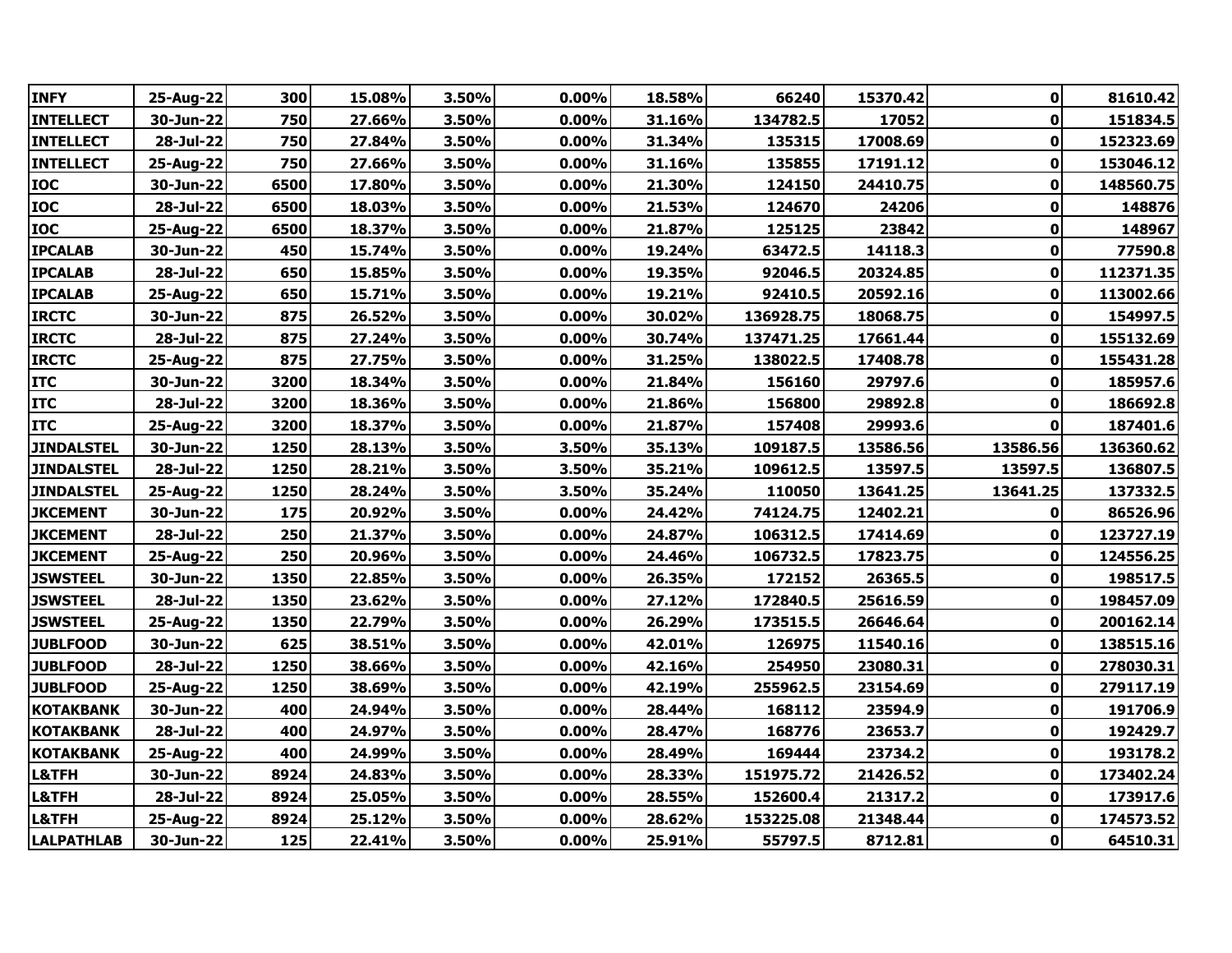| <b>LALPATHLAB</b> | 28-Jul-22 | 250  | 23.27% | 3.50% | 0.00%    | 26.77% | 112037.5  | 16853.38 | $\mathbf{0}$ | 128890.88 |
|-------------------|-----------|------|--------|-------|----------|--------|-----------|----------|--------------|-----------|
| <b>LALPATHLAB</b> | 25-Aug-22 | 250  | 23.90% | 3.50% | 0.00%    | 27.40% | 112480    | 16472.31 | $\mathbf 0$  | 128952.31 |
| <b>LAURUSLABS</b> | 30-Jun-22 | 900  | 20.81% | 3.50% | 0.00%    | 24.31% | 85950     | 14455.35 | $\mathbf 0$  | 100405.35 |
| <b>LAURUSLABS</b> | 28-Jul-22 | 900  | 20.83% | 3.50% | $0.00\%$ | 24.33% | 86283     | 14494.72 | 0            | 100777.72 |
| <b>LAURUSLABS</b> | 25-Aug-22 | 900  | 20.78% | 3.50% | 0.00%    | 24.28% | 86625     | 14592.38 | 0            | 101217.38 |
| <b>LICHSGFIN</b>  | 30-Jun-22 | 2000 | 27.10% | 3.50% | 0.00%    | 30.60% | 168860    | 21812    | 0            | 190672    |
| <b>LICHSGFIN</b>  | 28-Jul-22 | 2000 | 27.14% | 3.50% | 0.00%    | 30.64% | 169520    | 21857.5  | 0            | 191377.5  |
| <b>LICHSGFIN</b>  | 25-Aug-22 | 2000 | 27.45% | 3.50% | $0.00\%$ | 30.95% | 170200    | 21703.5  | 0            | 191903.5  |
| <b>LT</b>         | 28-Jul-22 | 300  | 15.83% | 3.50% | 0.00%    | 19.33% | 70614     | 15611.92 | $\mathbf 0$  | 86225.92  |
| <b>LT</b>         | 25-Aug-22 | 300  | 15.91% | 3.50% | 0.00%    | 19.41% | 70893     | 15595.12 | $\mathbf 0$  | 86488.12  |
| LT                | 30-Jun-22 | 575  | 15.65% | 3.50% | 0.00%    | 19.15% | 134808.75 | 30144.23 | $\mathbf 0$  | 164952.98 |
| <b>LTI</b>        | 30-Jun-22 | 150  | 21.55% | 3.50% | 0.00%    | 25.05% | 132853.5  | 21579.86 | 0            | 154433.36 |
| <b>LTI</b>        | 28-Jul-22 | 150  | 21.59% | 3.50% | 0.00%    | 25.09% | 133380    | 21624.49 | $\mathbf 0$  | 155004.49 |
| <b>LTI</b>        | 25-Aug-22 | 150  | 21.61% | 3.50% | 0.00%    | 25.11% | 133908    | 21691.42 | 0            | 155599.42 |
| <b>LTTS</b>       | 30-Jun-22 | 200  | 22.71% | 3.50% | $0.00\%$ | 26.21% | 142196    | 21911.75 | $\pmb{0}$    | 164107.75 |
| <b>LTTS</b>       | 28-Jul-22 | 200  | 22.91% | 3.50% | $0.00\%$ | 26.41% | 142760    | 21814.1  | 0            | 164574.1  |
| <b>LTTS</b>       | 25-Aug-22 | 200  | 22.76% | 3.50% | 0.00%    | 26.26% | 143324    | 22036    | $\pmb{0}$    | 165360    |
| <b>LUPIN</b>      | 30-Jun-22 | 850  | 18.57% | 3.50% | 0.00%    | 22.07% | 99314     | 18723.16 | $\pmb{0}$    | 118037.16 |
| <b>LUPIN</b>      | 28-Jul-22 | 850  | 18.65% | 3.50% | $0.00\%$ | 22.15% | 99705     | 18712.75 | $\pmb{0}$    | 118417.75 |
| <b>LUPIN</b>      | 25-Aug-22 | 850  | 18.70% | 3.50% | 0.00%    | 22.20% | 100104.5  | 18733.58 | 0            | 118838.08 |
| M&M               | 30-Jun-22 | 700  | 26.75% | 3.50% | 0.00%    | 30.25% | 192346    | 25168.85 | 0            | 217514.85 |
| M&M               | 28-Jul-22 | 700  | 27.09% | 3.50% | 0.00%    | 30.59% | 193102    | 24952.02 | 0            | 218054.02 |
| M&M               | 25-Aug-22 | 700  | 27.13% | 3.50% | 0.00%    | 30.63% | 193872    | 25008.38 | 0            | 218880.38 |
| <b>M&amp;MFIN</b> | 30-Jun-22 | 4000 | 23.45% | 3.50% | 0.00%    | 26.95% | 162720    | 24290    | 0            | 187010    |
| <b>M&amp;MFIN</b> | 28-Jul-22 | 4000 | 24.25% | 3.50% | 0.00%    | 27.75% | 163360    | 23576    | $\mathbf 0$  | 186936    |
| <b>M&amp;MFIN</b> | 25-Aug-22 | 4000 | 24.38% | 3.50% | 0.00%    | 27.88% | 164000    | 23541    | $\bf{0}$     | 187541    |
| <b>MANAPPURAM</b> | 30-Jun-22 | 3000 | 28.16% | 3.50% | $0.00\%$ | 31.66% | 71250     | 8856.75  | $\mathbf 0$  | 80106.75  |
| <b>MANAPPURAM</b> | 28-Jul-22 | 6000 | 28.18% | 3.50% | 0.00%    | 31.68% | 143040    | 17766    | $\mathbf 0$  | 160806    |
| <b>MANAPPURAM</b> | 25-Aug-22 | 6000 | 28.40% | 3.50% | 0.00%    | 31.90% | 143640    | 17703    | $\mathbf 0$  | 161343    |
| <b>MARICO</b>     | 30-Jun-22 | 1000 | 14.19% | 3.50% | $0.00\%$ | 17.69% | 67830     | 16731.75 | $\mathbf 0$  | 84561.75  |
| <b>MARICO</b>     | 28-Jul-22 | 1200 | 14.22% | 3.50% | 0.00%    | 17.72% | 81720     | 20111.7  | 0            | 101831.7  |
| <b>MARICO</b>     | 25-Aug-22 | 1200 | 14.21% | 3.50% | 0.00%    | 17.71% | 82044     | 20212.5  | $\pmb{0}$    | 102256.5  |
| <b>MARUTI</b>     | 30-Jun-22 | 100  | 22.91% | 3.50% | 0.00%    | 26.41% | 189611    | 28973.35 | $\pmb{0}$    | 218584.35 |
| <b>MARUTI</b>     | 28-Jul-22 | 100  | 22.95% | 3.50% | 0.00%    | 26.45% | 190362    | 29037.05 | 0            | 219399.05 |
| <b>MARUTI</b>     | 25-Aug-22 | 100  | 23.15% | 3.50% | $0.00\%$ | 26.65% | 191115    | 28890.22 | $\mathbf{0}$ | 220005.22 |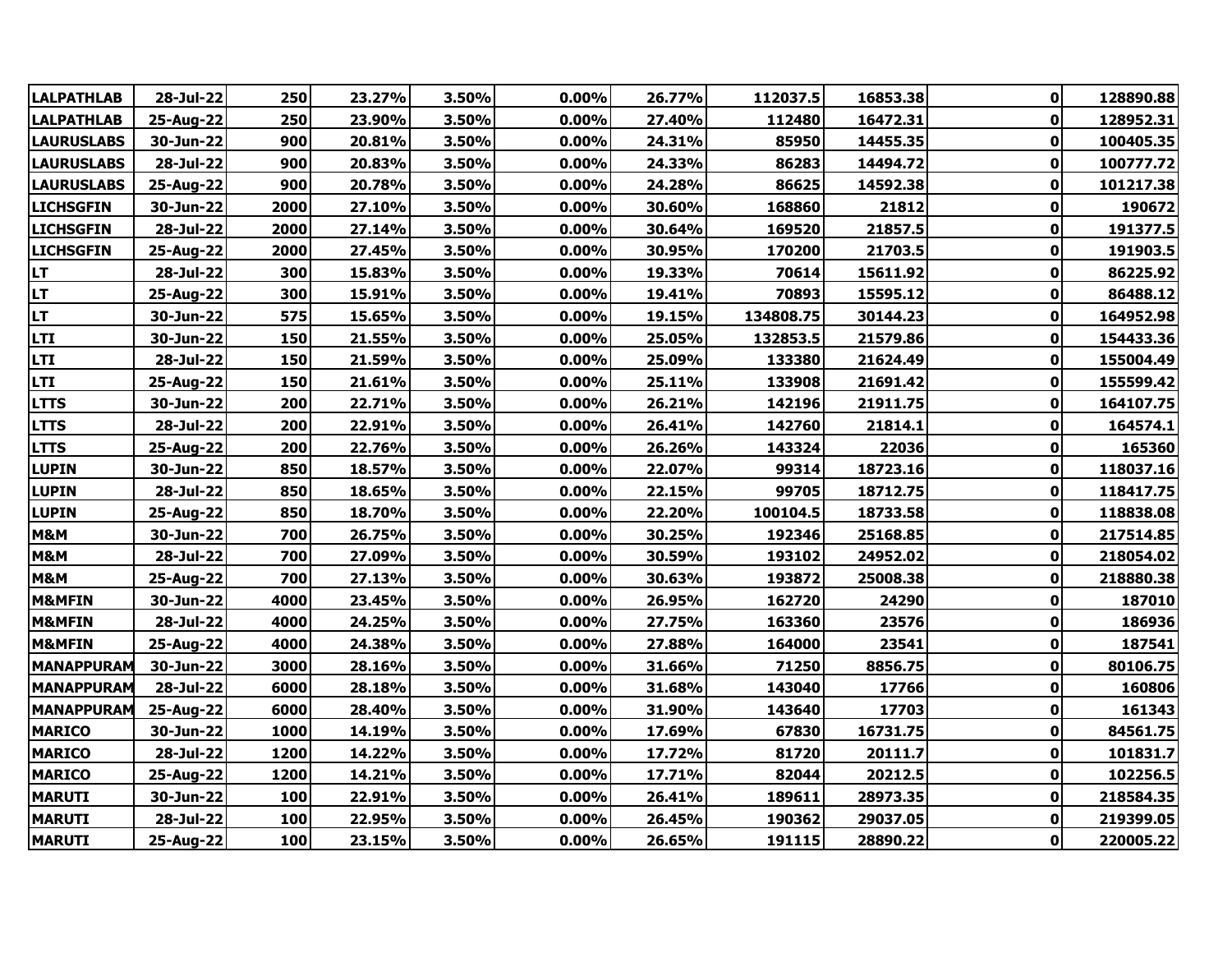| <b>MCDOWELL-N</b> | 30-Jun-22 | 625  | 17.54% | 3.50% | 0.00%    | 21.04% | 82693.75 | 16497.03 | $\mathbf{0}$ | 99190.78  |
|-------------------|-----------|------|--------|-------|----------|--------|----------|----------|--------------|-----------|
| <b>MCDOWELL-N</b> | 28-Jul-22 | 625  | 17.57% | 3.50% | 0.00%    | 21.07% | 83018.75 | 16540.78 | $\mathbf 0$  | 99559.53  |
| <b>MCDOWELL-N</b> | 25-Aug-22 | 625  | 17.56% | 3.50% | 0.00%    | 21.06% | 83350    | 16609.69 | 0            | 99959.69  |
| <b>MCX</b>        | 30-Jun-22 | 350  | 21.86% | 3.50% | 0.00%    | 25.36% | 94759    | 15175.3  | 0            | 109934.3  |
| <b>MCX</b>        | 28-Jul-22 | 400  | 21.86% | 3.50% | 0.00%    | 25.36% | 108724   | 17410.4  | $\mathbf 0$  | 126134.4  |
| <b>MCX</b>        | 25-Aug-22 | 400  | 22.07% | 3.50% | 0.00%    | 25.57% | 109156   | 17311    | 0            | 126467    |
| <b>METROPOLIS</b> | 30-Jun-22 | 200  | 24.19% | 3.50% | 0.00%    | 27.69% | 68748    | 9947.35  | 0            | 78695.35  |
| <b>METROPOLIS</b> | 28-Jul-22 | 300  | 24.29% | 3.50% | $0.00\%$ | 27.79% | 103530   | 14918.4  | 0            | 118448.4  |
| <b>METROPOLIS</b> | 25-Aug-22 | 300  | 24.54% | 3.50% | 0.00%    | 28.04% | 103941   | 14826    | $\mathbf 0$  | 118767    |
| <b>MFSL</b>       | 30-Jun-22 | 650  | 24.27% | 3.50% | 0.00%    | 27.77% | 126639.5 | 18261.42 | $\mathbf 0$  | 144900.92 |
| <b>MFSL</b>       | 28-Jul-22 | 650  | 24.55% | 3.50% | 0.00%    | 28.05% | 127140   | 18129.47 | $\pmb{0}$    | 145269.48 |
| <b>MFSL</b>       | 25-Aug-22 | 650  | 24.31% | 3.50% | 0.00%    | 27.81% | 127640.5 | 18376.31 | 0            | 146016.81 |
| <b>MGL</b>        | 30-Jun-22 | 600  | 21.00% | 3.50% | 0.00%    | 24.50% | 93354    | 15559.95 | 0            | 108913.95 |
| <b>MGL</b>        | 28-Jul-22 | 800  | 21.03% | 3.50% | 0.00%    | 24.53% | 124968   | 20797    | 0            | 145765    |
| <b>MGL</b>        | 25-Aug-22 | 800  | 21.03% | 3.50% | $0.00\%$ | 24.53% | 125464   | 20878.2  | $\mathbf 0$  | 146342.2  |
| <b>MIDCPNIFTY</b> | 28-Jun-22 | 75   | 15.34% | 0.00% | $0.00\%$ | 15.34% | 72283.5  | 0        | 0            | 72283.5   |
| <b>MIDCPNIFTY</b> | 05-Jul-22 | 75   | 15.34% | 0.00% | 0.00%    | 15.34% | 72354.75 | 0        | $\pmb{0}$    | 72354.75  |
| <b>MIDCPNIFTY</b> | 12-Jul-22 | 75   | 15.34% | 0.00% | 0.00%    | 15.34% | 72426.75 | 0        | $\mathbf 0$  | 72426.75  |
| <b>MIDCPNIFTY</b> | 19-Jul-22 | 75   | 15.34% | 0.00% | $0.00\%$ | 15.34% | 72498    | 0        | 0            | 72498     |
| <b>MIDCPNIFTY</b> | 26-Jul-22 | 75   | 15.34% | 0.00% | 0.00%    | 15.34% | 72570    | 0        | 0            | 72570     |
| <b>MIDCPNIFTY</b> | 02-Aug-22 | 75   | 15.34% | 0.00% | 0.00%    | 15.34% | 72641.25 | 0        | 0            | 72641.25  |
| <b>MIDCPNIFTY</b> | 08-Aug-22 | 75   | 15.34% | 0.00% | 0.00%    | 15.34% | 72702.75 | 0        | 0            | 72702.75  |
| <b>MIDCPNIFTY</b> | 16-Aug-22 | 75   | 15.34% | 0.00% | 0.00%    | 15.34% | 72785.25 | 0        | $\mathbf 0$  | 72785.25  |
| <b>MIDCPNIFTY</b> | 23-Aug-22 | 75   | 15.34% | 0.00% | 0.00%    | 15.34% | 72857.25 | 0        | 0            | 72857.25  |
| <b>MIDCPNIFTY</b> | 30-Aug-22 | 75   | 15.34% | 0.00% | 0.00%    | 15.34% | 72929.25 | 0        | $\mathbf 0$  | 72929.25  |
| <b>MINDTREE</b>   | 30-Jun-22 | 200  | 23.60% | 3.50% | 0.00%    | 27.10% | 137720   | 20427.05 | $\mathbf 0$  | 158147.05 |
| <b>MINDTREE</b>   | 28-Jul-22 | 200  | 23.84% | 3.50% | $0.00\%$ | 27.34% | 138264   | 20298.95 | 0            | 158562.95 |
| <b>MINDTREE</b>   | 25-Aug-22 | 200  | 23.88% | 3.50% | 0.00%    | 27.38% | 138812   | 20342.7  | $\pmb{0}$    | 159154.7  |
| <b>MOTHERSON</b>  | 30-Jun-22 | 3500 | 23.68% | 3.50% | 0.00%    | 27.18% | 99225    | 14663.25 | $\mathbf 0$  | 113888.25 |
| <b>MOTHERSON</b>  | 28-Jul-22 | 4500 | 23.71% | 3.50% | 0.00%    | 27.21% | 128115   | 18915.75 | $\pmb{0}$    | 147030.75 |
| <b>MOTHERSON</b>  | 25-Aug-22 | 4500 | 23.83% | 3.50% | 0.00%    | 27.33% | 128610   | 18892.12 | 0            | 147502.12 |
| <b>MPHASIS</b>    | 30-Jun-22 | 175  | 20.46% | 3.50% | 0.00%    | 23.96% | 82948.25 | 14187.64 | $\pmb{0}$    | 97135.89  |
| <b>MPHASIS</b>    | 28-Jul-22 | 175  | 20.91% | 3.50% | 0.00%    | 24.41% | 83275.5  | 13937.74 | $\pmb{0}$    | 97213.24  |
| <b>MPHASIS</b>    | 25-Aug-22 | 175  | 20.93% | 3.50% | 0.00%    | 24.43% | 83606.25 | 13978.17 | $\mathbf 0$  | 97584.42  |
| <b>MRF</b>        | 30-Jun-22 | 10   | 15.78% | 3.50% | $0.00\%$ | 19.28% | 108815.3 | 24139.74 | 0            | 132955.05 |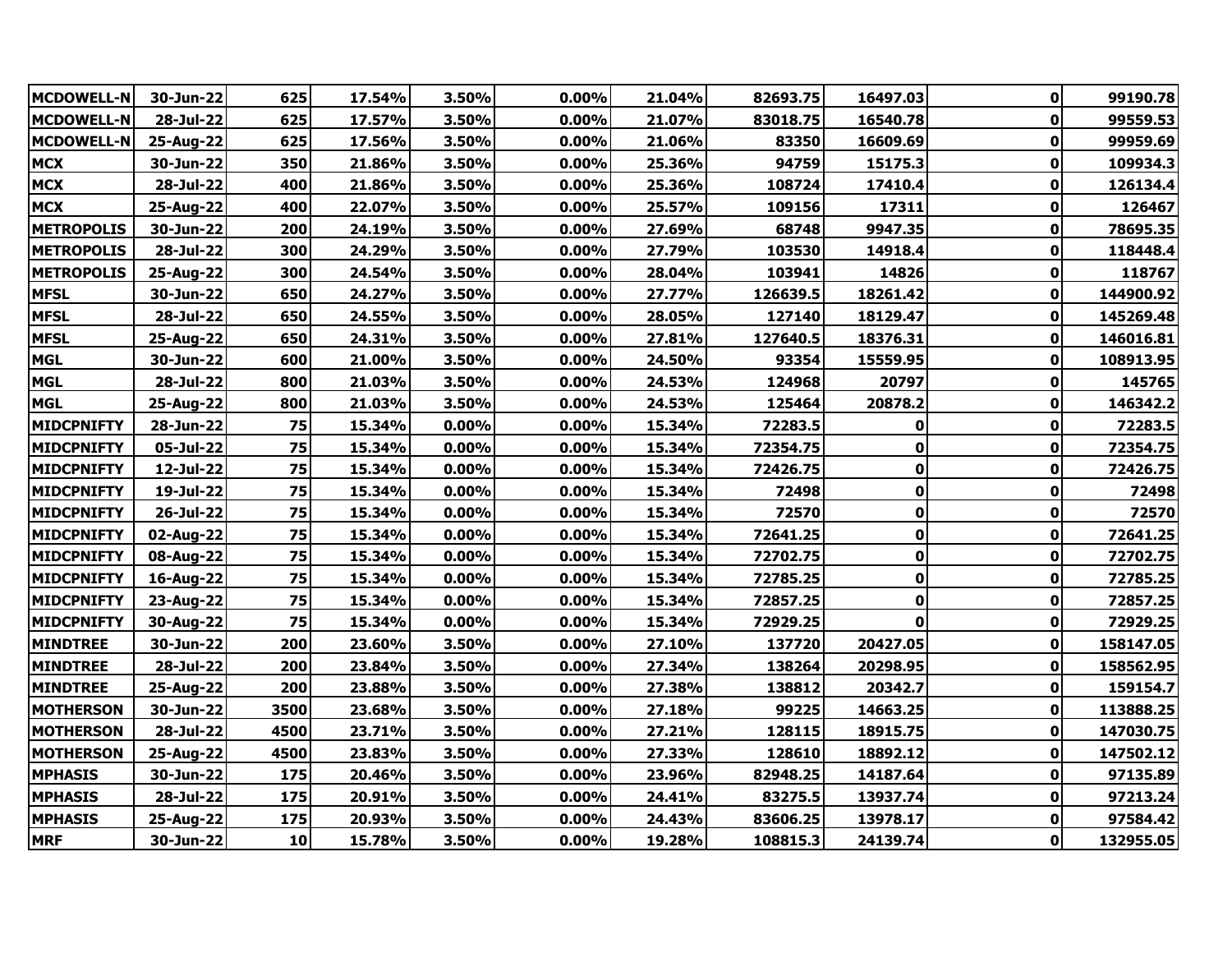| <b>MRF</b>        | 28-Jul-22 | 10    | 16.12% | 3.50% | 0.00%    | 19.62% | 109246.1  | 23721.78 | $\mathbf{0}$ | 132967.88 |
|-------------------|-----------|-------|--------|-------|----------|--------|-----------|----------|--------------|-----------|
| <b>MRF</b>        | 25-Aug-22 | 10    | 16.35% | 3.50% | 0.00%    | 19.85% | 109678.5  | 23471.66 | $\mathbf 0$  | 133150.16 |
| <b>MUTHOOTFIN</b> | 30-Jun-22 | 375   | 23.93% | 3.50% | $0.00\%$ | 27.43% | 88601.25  | 12958.31 | 0            | 101559.56 |
| <b>MUTHOOTFIN</b> | 28-Jul-22 | 375   | 23.98% | 3.50% | 0.00%    | 27.48% | 88950     | 12982.59 | 0            | 101932.59 |
| <b>MUTHOOTFIN</b> | 25-Aug-22 | 375   | 23.97% | 3.50% | 0.00%    | 27.47% | 89302.5   | 13039.03 | $\pmb{0}$    | 102341.53 |
| <b>NAM-INDIA</b>  | 30-Jun-22 | 1600  | 21.07% | 3.50% | 0.00%    | 24.57% | 89632     | 14890.4  | 0            | 104522.4  |
| <b>NAM-INDIA</b>  | 28-Jul-22 | 1600  | 21.47% | 3.50% | 0.00%    | 24.97% | 89984     | 14672    | 0            | 104656    |
| <b>NAM-INDIA</b>  | 25-Aug-22 | 1600  | 20.09% | 3.50% | 0.00%    | 23.59% | 90336     | 15736    | $\mathbf 0$  | 106072    |
| <b>NATIONALUM</b> | 30-Jun-22 | 4250  | 27.17% | 3.50% | 0.00%    | 30.67% | 78752.5   | 10144.75 | $\mathbf 0$  | 88897.25  |
| <b>NATIONALUM</b> | 28-Jul-22 | 4250  | 27.23% | 3.50% | 0.00%    | 30.73% | 79092.5   | 10167.06 | $\mathbf 0$  | 89259.56  |
| <b>NATIONALUM</b> | 25-Aug-22 | 4250  | 27.27% | 3.50% | 0.00%    | 30.77% | 79390     | 10189.38 | $\bf{0}$     | 89579.38  |
| <b>NAUKRI</b>     | 30-Jun-22 | 125   | 22.71% | 3.50% | $0.00\%$ | 26.21% | 106607.5  | 16430.09 | $\pmb{0}$    | 123037.59 |
| <b>NAUKRI</b>     | 28-Jul-22 | 125   | 22.73% | 3.50% | 0.00%    | 26.23% | 107030    | 16479.53 | $\pmb{0}$    | 123509.53 |
| <b>NAUKRI</b>     | 25-Aug-22 | 125   | 22.74% | 3.50% | 0.00%    | 26.24% | 107453.75 | 16537.5  | 0            | 123991.25 |
| <b>NAVINFLUOR</b> | 30-Jun-22 | 225   | 21.39% | 3.50% | $0.00\%$ | 24.89% | 170511.75 | 27904.28 | 0            | 198416.02 |
| <b>NAVINFLUOR</b> | 28-Jul-22 | 225   | 21.61% | 3.50% | $0.00\%$ | 25.11% | 171186.75 | 27726.3  | $\pmb{0}$    | 198913.05 |
| <b>NAVINFLUOR</b> | 25-Aug-22 | 225   | 21.36% | 3.50% | 0.00%    | 24.86% | 171866.25 | 28161.39 | 0            | 200027.64 |
| <b>NBCC</b>       | 30-Jun-22 | 12000 | 25.04% | 3.50% | $0.00\%$ | 28.54% | 85320     | 11928    | 0            | 97248     |
| <b>NBCC</b>       | 28-Jul-22 | 15000 | 25.10% | 3.50% | 0.00%    | 28.60% | 107100    | 14936.25 | 0            | 122036.25 |
| <b>NESTLEIND</b>  | 30-Jun-22 | 25    | 14.24% | 3.50% | $0.00\%$ | 17.74% | 60433.5   | 14850.81 | 0            | 75284.31  |
| <b>NESTLEIND</b>  | 28-Jul-22 | 40    | 14.26% | 3.50% | 0.00%    | 17.76% | 97076.4   | 23834.72 | $\mathbf 0$  | 120911.12 |
| <b>NESTLEIND</b>  | 25-Aug-22 | 40    | 14.22% | 3.50% | 0.00%    | 17.72% | 97460.8   | 23981.16 | 0            | 121441.96 |
| <b>NIFTY</b>      | 30-Jun-22 | 50    | 10.57% | 2.00% | $0.00\%$ | 12.57% | 82292.5   | 15572.95 | 0            | 97865.45  |
| <b>NIFTY</b>      | 28-Jul-22 | 50    | 10.60% | 2.00% | 0.00%    | 12.60% | 82618.5   | 15582.25 | $\mathbf 0$  | 98200.75  |
| <b>NIFTY</b>      | 25-Aug-22 | 50    | 10.62% | 2.00% | 0.00%    | 12.62% | 82945.5   | 15617.75 | $\mathbf 0$  | 98563.25  |
| <b>NMDC</b>       | 30-Jun-22 | 3350  | 23.03% | 3.50% | 0.00%    | 26.53% | 81237.5   | 12346.42 | $\mathbf 0$  | 93583.92  |
| <b>NMDC</b>       | 28-Jul-22 | 3350  | 23.04% | 3.50% | 0.00%    | 26.54% | 81539     | 12387.46 | $\mathbf 0$  | 93926.46  |
| <b>NMDC</b>       | 25-Aug-22 | 3350  | 23.15% | 3.50% | 0.00%    | 26.65% | 81874     | 12375.74 | $\bf{0}$     | 94249.74  |
| <b>NTPC</b>       | 30-Jun-22 | 5700  | 20.48% | 3.50% | 0.00%    | 23.98% | 159828    | 27311.55 | 0            | 187139.55 |
| <b>NTPC</b>       | 28-Jul-22 | 5700  | 20.66% | 3.50% | $0.00\%$ | 24.16% | 160455    | 27181.88 | $\mathbf 0$  | 187636.88 |
| <b>NTPC</b>       | 25-Aug-22 | 5700  | 20.93% | 3.50% | $0.00\%$ | 24.43% | 161082    | 26942.48 | 0            | 188024.48 |
| <b>OBEROIRLTY</b> | 30-Jun-22 | 700   | 23.53% | 3.50% | 0.00%    | 27.03% | 123368    | 18352.95 | $\pmb{0}$    | 141720.95 |
| <b>OBEROIRLTY</b> | 28-Jul-22 | 700   | 23.61% | 3.50% | 0.00%    | 27.11% | 123851    | 18356.62 | $\pmb{0}$    | 142207.62 |
| <b>OBEROIRLTY</b> | 25-Aug-22 | 700   | 23.62% | 3.50% | 0.00%    | 27.12% | 124341    | 18424    | 0            | 142765    |
| <b>OFSS</b>       | 30-Jun-22 | 125   | 16.75% | 3.50% | $0.00\%$ | 20.25% | 65017.5   | 13586.56 | 0            | 78604.06  |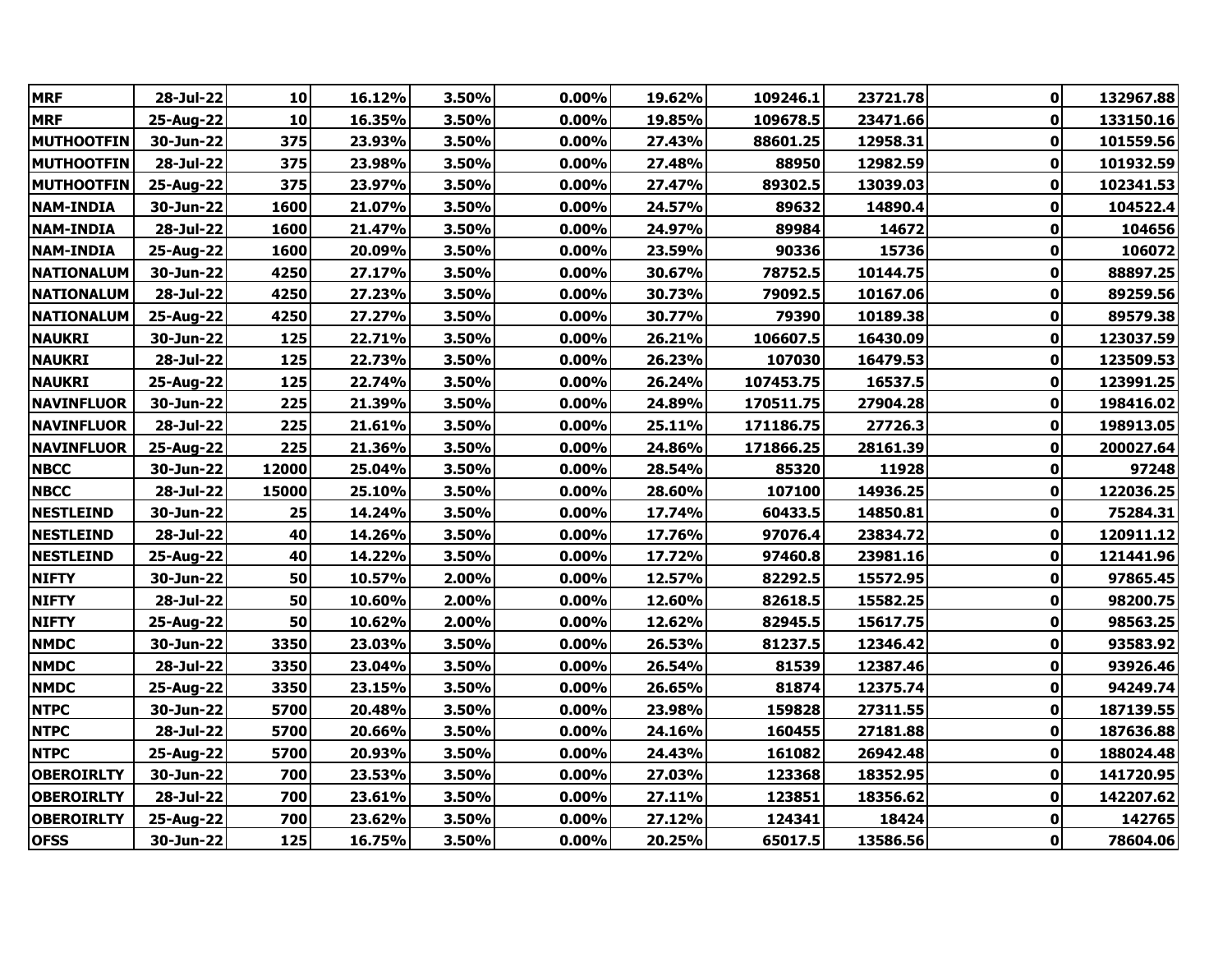| <b>OFSS</b>       | 28-Jul-22 | 200   | 16.79% | 3.50% | 0.00%    | 20.29% | 104440    | 21774.9  | $\mathbf{0}$ | 126214.9  |
|-------------------|-----------|-------|--------|-------|----------|--------|-----------|----------|--------------|-----------|
| <b>OFSS</b>       | 25-Aug-22 | 200   | 16.77% | 3.50% | 0.00%    | 20.27% | 104854    | 21884.8  | $\bf{0}$     | 126738.8  |
| <b>ONGC</b>       | 30-Jun-22 | 3850  | 47.54% | 3.50% | 0.00%    | 51.04% | 246631    | 18157.56 | $\mathbf 0$  | 264788.56 |
| <b>ONGC</b>       | 28-Jul-22 | 3850  | 47.89% | 3.50% | 0.00%    | 51.39% | 247593.5  | 18096.92 | 0            | 265690.42 |
| <b>ONGC</b>       | 25-Aug-22 | 3850  | 47.48% | 3.50% | 0.00%    | 50.98% | 248594.5  | 18326    | 0            | 266920.5  |
| <b>PAGEIND</b>    | 30-Jun-22 | 15    | 18.49% | 3.50% | 0.00%    | 21.99% | 108184.5  | 20476.97 | 0            | 128661.47 |
| <b>PAGEIND</b>    | 28-Jul-22 | 15    | 18.52% | 3.50% | $0.00\%$ | 22.02% | 108612.75 | 20521.38 | 0            | 129134.14 |
| <b>PAGEIND</b>    | 25-Aug-22 | 15    | 18.52% | 3.50% | $0.00\%$ | 22.02% | 109042.65 | 20604.1  | 0            | 129646.74 |
| <b>PEL</b>        | 30-Jun-22 | 275   | 45.91% | 3.50% | 0.00%    | 49.41% | 205988.75 | 15704.15 | $\mathbf 0$  | 221692.9  |
| <b>PEL</b>        | 28-Jul-22 | 275   | 46.89% | 3.50% | $0.00\%$ | 50.39% | 206805.5  | 15436.09 | 0            | 222241.59 |
| <b>PEL</b>        | 25-Aug-22 | 275   | 46.95% | 3.50% | 0.00%    | 50.45% | 207625    | 15477    | $\bf{0}$     | 223102    |
| <b>PERSISTENT</b> | 30-Jun-22 | 150   | 21.64% | 3.50% | 0.00%    | 25.14% | 109314    | 17676.75 | $\mathbf 0$  | 126990.75 |
| <b>PERSISTENT</b> | 28-Jul-22 | 150   | 21.73% | 3.50% | $0.00\%$ | 25.23% | 109747.5  | 17673.86 | $\mathbf 0$  | 127421.36 |
| <b>PERSISTENT</b> | 25-Aug-22 | 150   | 21.89% | 3.50% | $0.00\%$ | 25.39% | 110182.5  | 17613.49 | 0            | 127795.99 |
| <b>PETRONET</b>   | 30-Jun-22 | 3000  | 23.74% | 3.50% | $0.00\%$ | 27.24% | 147330    | 21719.25 | $\bf{0}$     | 169049.25 |
| <b>PETRONET</b>   | 28-Jul-22 | 3000  | 24.29% | 3.50% | $0.00\%$ | 27.79% | 147930    | 21315    | 0            | 169245    |
| <b>PETRONET</b>   | 25-Aug-22 | 3000  | 24.34% | 3.50% | 0.00%    | 27.84% | 148500    | 21351.75 | $\mathbf 0$  | 169851.75 |
| <b>PFC</b>        | 30-Jun-22 | 6200  | 22.10% | 3.50% | 0.00%    | 25.60% | 139810    | 22144.85 | 0            | 161954.85 |
| <b>PFC</b>        | 28-Jul-22 | 6200  | 22.15% | 3.50% | $0.00\%$ | 25.65% | 140368    | 22177.4  | 0            | 162545.4  |
| <b>PFC</b>        | 25-Aug-22 | 6200  | 22.06% | 3.50% | 0.00%    | 25.56% | 140926    | 22361.85 | $\mathbf 0$  | 163287.85 |
| <b>PIDILITIND</b> | 30-Jun-22 | 250   | 15.64% | 3.50% | 0.00%    | 19.14% | 84152.5   | 18833.94 | 0            | 102986.44 |
| PIDILITIND        | 28-Jul-22 | 250   | 15.77% | 3.50% | $0.00\%$ | 19.27% | 84487.5   | 18749.06 | 0            | 103236.56 |
| <b>PIDILITIND</b> | 25-Aug-22 | 250   | 15.84% | 3.50% | 0.00%    | 19.34% | 84820     | 18744.25 | $\mathbf 0$  | 103564.25 |
| <b>PIIND</b>      | 30-Jun-22 | 250   | 18.35% | 3.50% | 0.00%    | 21.85% | 116010    | 22124.81 | $\mathbf 0$  | 138134.81 |
| <b>PIIND</b>      | 28-Jul-22 | 250   | 18.39% | 3.50% | 0.00%    | 21.89% | 116470    | 22172.5  | $\bf{0}$     | 138642.5  |
| <b>PIIND</b>      | 25-Aug-22 | 250   | 18.40% | 3.50% | $0.00\%$ | 21.90% | 116930    | 22244.25 | $\mathbf 0$  | 139174.25 |
| <b>PNB</b>        | 30-Jun-22 | 16000 | 32.55% | 3.50% | 1.75%    | 37.80% | 152320    | 16380    | 8190         | 176890    |
| <b>PNB</b>        | 28-Jul-22 | 16000 | 32.57% | 3.50% | 1.75%    | 37.82% | 152960    | 16436    | 8218         | 177614    |
| <b>PNB</b>        | 25-Aug-22 | 16000 | 32.54% | 3.50% | 1.75%    | 37.79% | 153600    | 16520    | 8260         | 178380    |
| <b>POLYCAB</b>    | 30-Jun-22 | 300   | 19.56% | 3.50% | $0.00\%$ | 23.06% | 127596    | 22828.58 | 0            | 150424.58 |
| <b>POLYCAB</b>    | 28-Jul-22 | 300   | 19.73% | 3.50% | 0.00%    | 23.23% | 128100    | 22729.88 | $\bf{0}$     | 150829.88 |
| <b>POLYCAB</b>    | 25-Aug-22 | 300   | 19.80% | 3.50% | 0.00%    | 23.30% | 128607    | 22732.5  | $\mathbf 0$  | 151339.5  |
| <b>POWERGRID</b>  | 28-Jul-22 | 2700  | 15.14% | 3.50% | 0.00%    | 18.64% | 85617     | 19788.3  | $\mathbf 0$  | 105405.3  |
| <b>POWERGRID</b>  | 25-Aug-22 | 2700  | 15.27% | 3.50% | $0.00\%$ | 18.77% | 85941     | 19698.53 | 0            | 105639.52 |
| <b>POWERGRID</b>  | 30-Jun-22 | 5333  | 15.10% | 3.50% | $0.00\%$ | 18.60% | 168416.14 | 39029.56 | 0            | 207445.7  |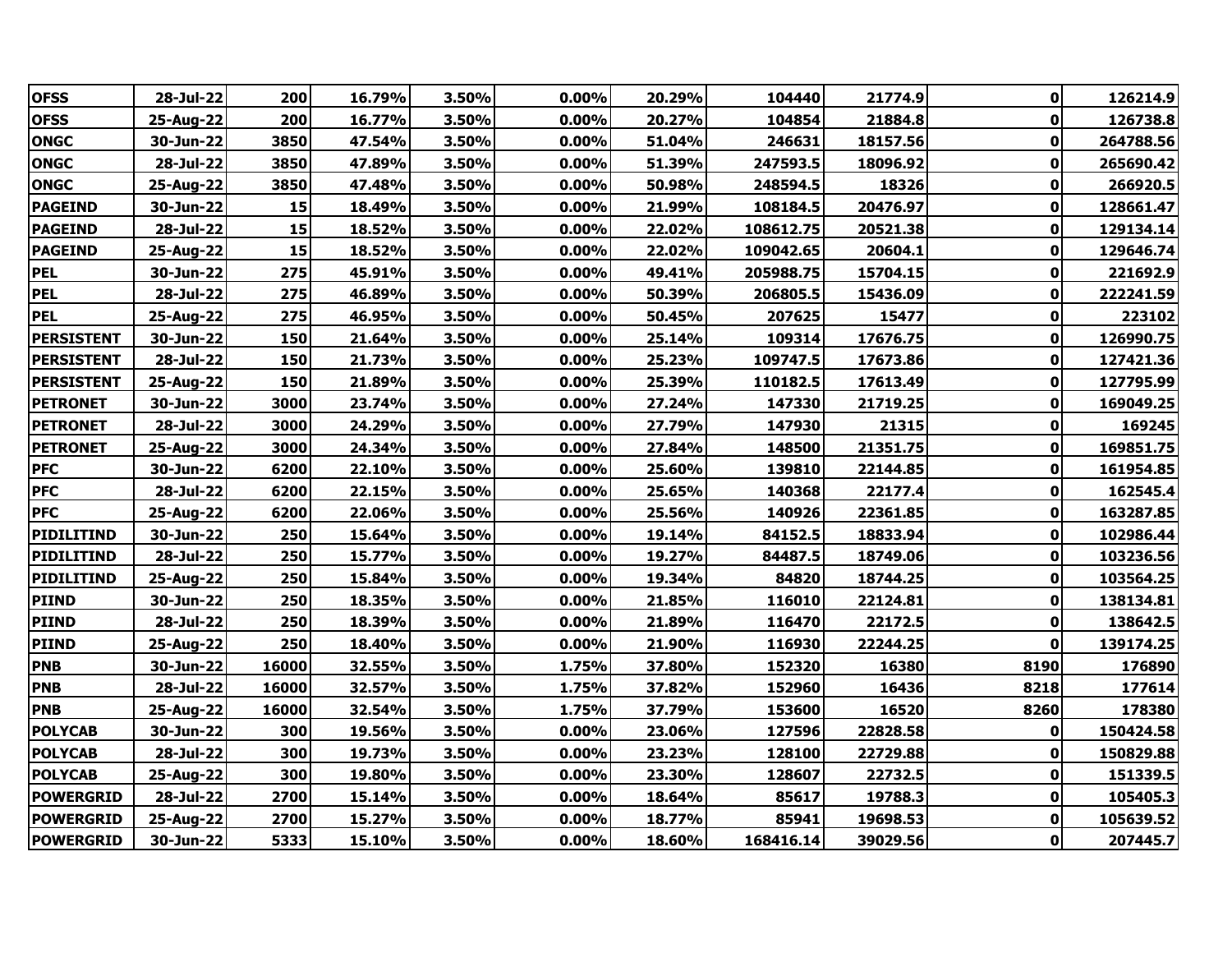| <b>PVR</b>      | 30-Jun-22 | 407  | 21.66% | 3.50% | 0.00%    | 25.16% | 160435.33 | 25923.05 | 0           | 186358.38 |
|-----------------|-----------|------|--------|-------|----------|--------|-----------|----------|-------------|-----------|
| <b>PVR</b>      | 28-Jul-22 | 407  | 21.74% | 3.50% | 0.00%    | 25.24% | 161070.25 | 25936.58 | $\mathbf 0$ | 187006.83 |
| <b>PVR</b>      | 25-Aug-22 | 407  | 21.86% | 3.50% | 0.00%    | 25.36% | 161709.24 | 25895.99 | 0           | 187605.23 |
| <b>RAIN</b>     | 30-Jun-22 | 2500 | 28.68% | 3.50% | 0.00%    | 32.18% | 100175    | 12223.75 | $\bf{0}$    | 112398.75 |
| <b>RAIN</b>     | 28-Jul-22 | 3500 | 28.72% | 3.50% | 0.00%    | 32.22% | 140805    | 17162.25 | $\mathbf 0$ | 157967.25 |
| <b>RAIN</b>     | 25-Aug-22 | 3500 | 28.72% | 3.50% | 0.00%    | 32.22% | 141365    | 17229.62 | 0           | 158594.62 |
| <b>RAMCOCEM</b> | 30-Jun-22 | 850  | 17.94% | 3.50% | $0.00\%$ | 21.44% | 92097.5   | 17963.05 | 0           | 110060.55 |
| <b>RAMCOCEM</b> | 28-Jul-22 | 850  | 18.20% | 3.50% | 0.00%    | 21.70% | 92463     | 17777.11 | 0           | 110240.11 |
| <b>RAMCOCEM</b> | 25-Aug-22 | 850  | 18.45% | 3.50% | 0.00%    | 21.95% | 92828.5   | 17609.03 | $\bf{0}$    | 110437.52 |
| <b>RBLBANK</b>  | 30-Jun-22 | 2900 | 33.07% | 3.50% | 5.25%    | 41.82% | 83955     | 8886.33  | 13329.49    | 106170.81 |
| <b>RBLBANK</b>  | 28-Jul-22 | 5000 | 33.40% | 3.50% | 5.25%    | 42.15% | 145300    | 15225    | 22837.5     | 183362.5  |
| <b>RBLBANK</b>  | 25-Aug-22 | 5000 | 33.17% | 3.50% | 5.25%    | 41.92% | 145850    | 15391.25 | 23086.88    | 184328.12 |
| <b>RECLTD</b>   | 30-Jun-22 | 6000 | 18.67% | 3.50% | 0.00%    | 22.17% | 131040    | 24559.5  | 0           | 155599.5  |
| <b>RECLTD</b>   | 28-Jul-22 | 6000 | 19.27% | 3.50% | 0.00%    | 22.77% | 131580    | 23898    | 0           | 155478    |
| <b>RECLTD</b>   | 25-Aug-22 | 6000 | 19.50% | 3.50% | $0.00\%$ | 23.00% | 132060    | 23698.5  | 0           | 155758.5  |
| <b>RELIANCE</b> | 30-Jun-22 | 250  | 18.61% | 3.50% | $0.00\%$ | 22.11% | 114937.5  | 21616.88 | 0           | 136554.38 |
| <b>RELIANCE</b> | 28-Jul-22 | 250  | 18.66% | 3.50% | 0.00%    | 22.16% | 115392.5  | 21638.75 | $\bf{0}$    | 137031.25 |
| <b>RELIANCE</b> | 25-Aug-22 | 250  | 18.70% | 3.50% | 0.00%    | 22.20% | 115847.5  | 21685.12 | $\bf{0}$    | 137532.62 |
| <b>SAIL</b>     | 30-Jun-22 | 4750 | 37.92% | 3.50% | 1.75%    | 43.17% | 121220    | 11188.62 | 5594.31     | 138002.94 |
| <b>SAIL</b>     | 28-Jul-22 | 6000 | 37.98% | 3.50% | 1.75%    | 43.23% | 153720    | 14164.5  | 7082.25     | 174966.75 |
| <b>SAIL</b>     | 25-Aug-22 | 6000 | 38.50% | 3.50% | 1.75%    | 43.75% | 154320    | 14028    | 7014        | 175362    |
| <b>SBICARD</b>  | 30-Jun-22 | 500  | 18.01% | 3.50% | $0.00\%$ | 21.51% | 66050     | 12836.25 | 0           | 78886.25  |
| <b>SBICARD</b>  | 28-Jul-22 | 800  | 18.02% | 3.50% | $0.00\%$ | 21.52% | 106096    | 20605.2  | 0           | 126701.2  |
| <b>SBICARD</b>  | 25-Aug-22 | 800  | 18.03% | 3.50% | 0.00%    | 21.53% | 106520    | 20675.2  | 0           | 127195.2  |
| <b>SBILIFE</b>  | 30-Jun-22 | 750  | 23.89% | 3.50% | 0.00%    | 27.39% | 192930    | 28264.69 | $\mathbf 0$ | 221194.69 |
| <b>SBILIFE</b>  | 28-Jul-22 | 750  | 23.93% | 3.50% | 0.00%    | 27.43% | 193695    | 28332.94 | $\mathbf 0$ | 222027.94 |
| <b>SBILIFE</b>  | 25-Aug-22 | 750  | 23.96% | 3.50% | 0.00%    | 27.46% | 194460    | 28411.69 | $\mathbf 0$ | 222871.69 |
| <b>SBIN</b>     | 30-Jun-22 | 1500 | 31.67% | 3.50% | 0.00%    | 35.17% | 214440    | 23695.88 | $\mathbf 0$ | 238135.88 |
| <b>SBIN</b>     | 28-Jul-22 | 1500 | 31.72% | 3.50% | $0.00\%$ | 35.22% | 215295    | 23756.25 | 0           | 239051.25 |
| <b>SBIN</b>     | 25-Aug-22 | 1500 | 31.72% | 3.50% | 0.00%    | 35.22% | 216135    | 23845.5  | 0           | 239980.5  |
| <b>SHREECEM</b> | 30-Jun-22 | 25   | 16.66% | 3.50% | $0.00\%$ | 20.16% | 77195.25  | 16213.01 | 0           | 93408.26  |
| <b>SHREECEM</b> | 28-Jul-22 | 25   | 16.99% | 3.50% | 0.00%    | 20.49% | 77500.75  | 15967.04 | $\mathbf 0$ | 93467.79  |
| <b>SHREECEM</b> | 25-Aug-22 | 25   | 17.21% | 3.50% | 0.00%    | 20.71% | 77807.5   | 15823.37 | $\mathbf 0$ | 93630.87  |
| <b>SIEMENS</b>  | 30-Jun-22 | 275  | 17.09% | 3.50% | 0.00%    | 20.59% | 109782.75 | 22483.52 | $\bf{0}$    | 132266.27 |
| <b>SIEMENS</b>  | 28-Jul-22 | 275  | 17.10% | 3.50% | 0.00%    | 20.60% | 110217.25 | 22553.3  | 0           | 132770.55 |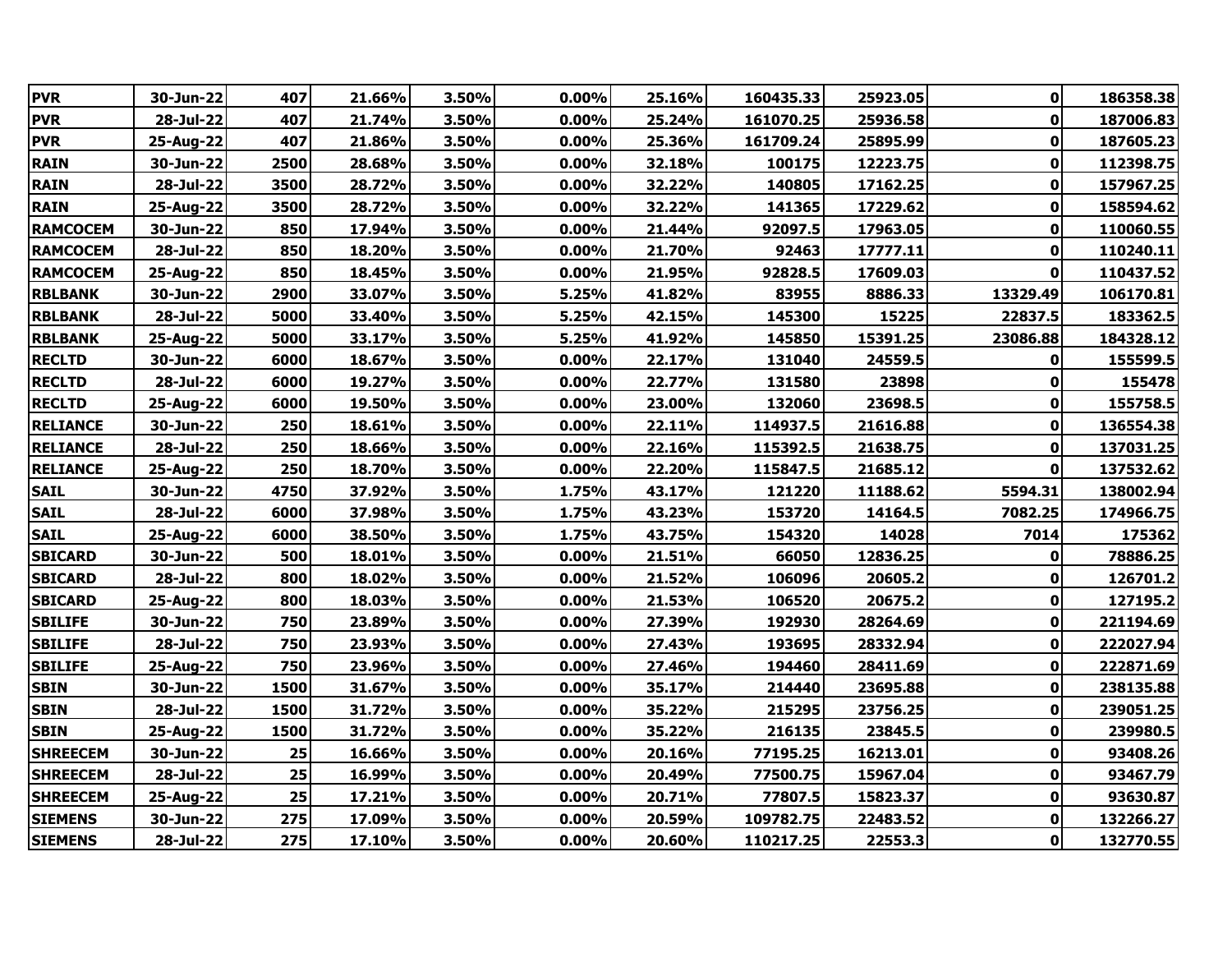| <b>SIEMENS</b>    | 25-Aug-22 | 275  | 17.06% | 3.50% | 0.00%    | 20.56% | 110654.5  | 22697.19 | 0           | 133351.69 |
|-------------------|-----------|------|--------|-------|----------|--------|-----------|----------|-------------|-----------|
| <b>SRF</b>        | 30-Jun-22 | 375  | 20.45% | 3.50% | 0.00%    | 23.95% | 169188.75 | 28953.75 | $\mathbf 0$ | 198142.5  |
| <b>SRF</b>        | 28-Jul-22 | 375  | 20.47% | 3.50% | 0.00%    | 23.97% | 169860    | 29047.59 | 0           | 198907.59 |
| <b>SRF</b>        | 25-Aug-22 | 375  | 20.53% | 3.50% | 0.00%    | 24.03% | 170531.25 | 29067.94 | 0           | 199599.19 |
| <b>SRTRANSFIN</b> | 30-Jun-22 | 400  | 24.01% | 3.50% | 0.00%    | 27.51% | 115216    | 16795.1  | $\mathbf 0$ | 132011.1  |
| <b>SRTRANSFIN</b> | 28-Jul-22 | 600  | 24.78% | 3.50% | 0.00%    | 28.28% | 173508    | 24507    | 0           | 198015    |
| <b>SRTRANSFIN</b> | 25-Aug-22 | 600  | 24.02% | 3.50% | 0.00%    | 27.52% | 174198    | 25378.5  | 0           | 199576.5  |
| <b>STAR</b>       | 30-Jun-22 | 900  | 25.70% | 3.50% | 0.00%    | 29.20% | 72495     | 9873.67  | $\mathbf 0$ | 82368.68  |
| <b>SUNPHARMA</b>  | 30-Jun-22 | 700  | 20.52% | 3.50% | 0.00%    | 24.02% | 118503    | 20211.28 | $\mathbf 0$ | 138714.28 |
| <b>SUNPHARMA</b>  | 28-Jul-22 | 700  | 20.54% | 3.50% | 0.00%    | 24.04% | 118972    | 20271.3  | $\mathbf 0$ | 139243.3  |
| <b>SUNPHARMA</b>  | 25-Aug-22 | 700  | 20.63% | 3.50% | 0.00%    | 24.13% | 119441    | 20267.62 | $\bf{0}$    | 139708.62 |
| <b>SUNTV</b>      | 30-Jun-22 | 1500 | 19.92% | 3.50% | 15.00%   | 38.42% | 123105    | 21630    | 92700       | 237435    |
| <b>SUNTV</b>      | 28-Jul-22 | 1500 | 19.91% | 3.50% | 15.00%   | 38.41% | 123600    | 21732.38 | 93138.75    | 238471.12 |
| <b>SUNTV</b>      | 25-Aug-22 | 1500 | 19.86% | 3.50% | 15.00%   | 38.36% | 124095    | 21871.5  | 93735       | 239701.5  |
| <b>SYNGENE</b>    | 30-Jun-22 | 850  | 17.25% | 3.50% | 0.00%    | 20.75% | 81447     | 16529.1  | 0           | 97976.1   |
| <b>SYNGENE</b>    | 28-Jul-22 | 1000 | 17.30% | 3.50% | $0.00\%$ | 20.80% | 96200     | 19458.25 | 0           | 115658.25 |
| <b>SYNGENE</b>    | 25-Aug-22 | 1000 | 17.24% | 3.50% | 0.00%    | 20.74% | 96580     | 19608.75 | 0           | 116188.75 |
| <b>TATACHEM</b>   | 30-Jun-22 | 1000 | 21.34% | 3.50% | $0.00\%$ | 24.84% | 169440    | 27790    | 0           | 197230    |
| <b>TATACHEM</b>   | 28-Jul-22 | 1000 | 21.36% | 3.50% | 0.00%    | 24.86% | 170110    | 27870.5  | 0           | 197980.5  |
| <b>TATACHEM</b>   | 25-Aug-22 | 1000 | 21.36% | 3.50% | 0.00%    | 24.86% | 170790    | 27982.5  | $\mathbf 0$ | 198772.5  |
| <b>TATACOMM</b>   | 30-Jun-22 | 400  | 20.87% | 3.50% | 0.00%    | 24.37% | 75396     | 12646.9  | 0           | 88042.9   |
| <b>TATACOMM</b>   | 28-Jul-22 | 500  | 20.88% | 3.50% | 0.00%    | 24.38% | 94615     | 15862.88 | 0           | 110477.88 |
| <b>TATACOMM</b>   | 25-Aug-22 | 500  | 20.86% | 3.50% | $0.00\%$ | 24.36% | 94990     | 15935.5  | $\mathbf 0$ | 110925.5  |
| <b>TATACONSUM</b> | 30-Jun-22 | 675  | 23.59% | 3.50% | 0.00%    | 27.09% | 114426    | 16979.29 | $\mathbf 0$ | 131405.29 |
| <b>TATACONSUM</b> | 28-Jul-22 | 900  | 23.61% | 3.50% | 0.00%    | 27.11% | 153171    | 22705.2  | $\mathbf 0$ | 175876.2  |
| <b>TATACONSUM</b> | 25-Aug-22 | 900  | 23.57% | 3.50% | 0.00%    | 27.07% | 153774    | 22834.35 | $\mathbf 0$ | 176608.35 |
| <b>TATAMOTORS</b> | 30-Jun-22 | 1425 | 25.58% | 3.50% | 0.00%    | 29.08% | 148755.75 | 20351.49 | $\pmb{0}$   | 169107.24 |
| <b>TATAMOTORS</b> | 28-Jul-22 | 1425 | 25.61% | 3.50% | 0.00%    | 29.11% | 149340    | 20406.36 | 0           | 169746.36 |
| <b>TATAMOTORS</b> | 25-Aug-22 | 1425 | 25.66% | 3.50% | 0.00%    | 29.16% | 149938.5  | 20453.74 | 0           | 170392.24 |
| <b>TATAPOWER</b>  | 30-Jun-22 | 3375 | 24.93% | 3.50% | 0.00%    | 28.43% | 171078.75 | 24014.81 | 0           | 195093.56 |
| <b>TATAPOWER</b>  | 28-Jul-22 | 3375 | 24.95% | 3.50% | $0.00\%$ | 28.45% | 171753.75 | 24091.59 | 0           | 195845.34 |
| <b>TATAPOWER</b>  | 25-Aug-22 | 3375 | 24.96% | 3.50% | 0.00%    | 28.46% | 172462.5  | 24180.19 | 0           | 196642.69 |
| <b>TATASTEEL</b>  | 30-Jun-22 | 425  | 28.16% | 3.50% | 0.00%    | 31.66% | 100929    | 12543.34 | 0           | 113472.34 |
| <b>TATASTEEL</b>  | 28-Jul-22 | 425  | 28.21% | 3.50% | 0.00%    | 31.71% | 101328.5  | 12570.86 | 0           | 113899.36 |
| <b>TATASTEEL</b>  | 25-Aug-22 | 425  | 28.24% | 3.50% | 0.00%    | 31.74% | 101732.25 | 12610.28 | 0           | 114342.53 |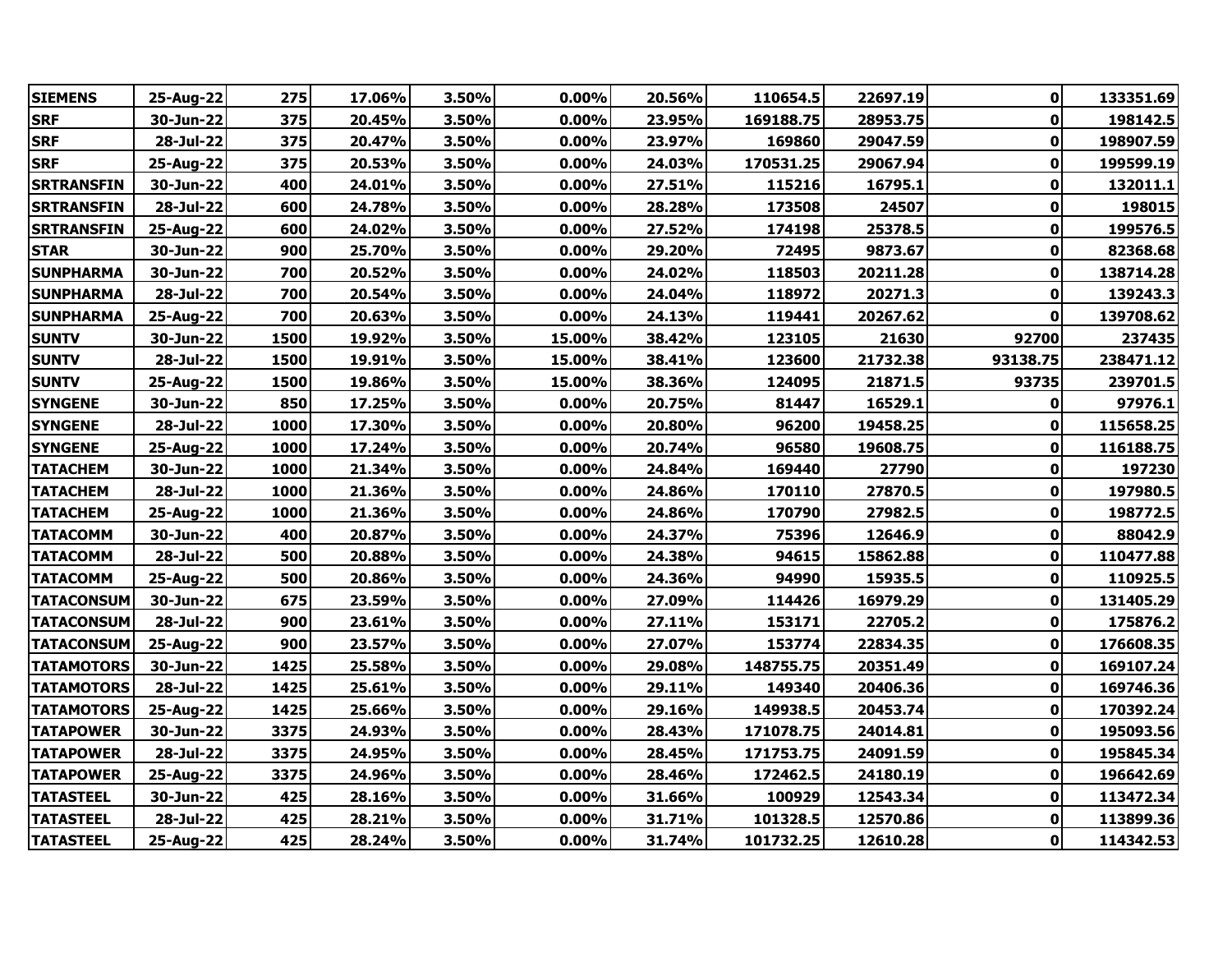| <b>TCS</b>        | 30-Jun-22 | 150  | 17.53% | 3.50% | 0.00%    | 21.03% | 86958     | 17366.74 | 0            | 104324.74 |
|-------------------|-----------|------|--------|-------|----------|--------|-----------|----------|--------------|-----------|
| <b>TCS</b>        | 28-Jul-22 | 150  | 17.59% | 3.50% | 0.00%    | 21.09% | 87303     | 17375.92 | $\mathbf 0$  | 104678.92 |
| <b>TCS</b>        | 25-Aug-22 | 150  | 17.60% | 3.50% | $0.00\%$ | 21.10% | 87648     | 17428.95 | 0            | 105076.95 |
| <b>TECHM</b>      | 30-Jun-22 | 600  | 18.40% | 3.50% | 0.00%    | 21.90% | 109662    | 20863.5  | 0            | 130525.5  |
| <b>TECHM</b>      | 28-Jul-22 | 600  | 18.99% | 3.50% | 0.00%    | 22.49% | 110094    | 20288.1  | $\mathbf 0$  | 130382.1  |
| <b>TECHM</b>      | 25-Aug-22 | 600  | 18.98% | 3.50% | 0.00%    | 22.48% | 110532    | 20380.5  | 0            | 130912.5  |
| <b>TITAN</b>      | 30-Jun-22 | 375  | 17.52% | 3.50% | $0.00\%$ | 21.02% | 134111.25 | 26791.41 | $\mathbf 0$  | 160902.66 |
| <b>TITAN</b>      | 28-Jul-22 | 375  | 17.60% | 3.50% | 0.00%    | 21.10% | 134640    | 26768.44 | $\bf{0}$     | 161408.44 |
| <b>TITAN</b>      | 25-Aug-22 | 375  | 17.62% | 3.50% | 0.00%    | 21.12% | 135176.25 | 26850.47 | $\mathbf 0$  | 162026.72 |
| <b>TORNTPHARM</b> | 30-Jun-22 | 250  | 17.12% | 3.50% | 0.00%    | 20.62% | 122337.5  | 25014.5  | $\mathbf 0$  | 147352    |
| <b>TORNTPHARM</b> | 28-Jul-22 | 250  | 17.18% | 3.50% | 0.00%    | 20.68% | 122822.5  | 25021.06 | $\mathbf 0$  | 147843.56 |
| <b>TORNTPHARM</b> | 25-Aug-22 | 250  | 17.12% | 3.50% | 0.00%    | 20.62% | 123307.5  | 25207.44 | $\mathbf 0$  | 148514.94 |
| <b>TORNTPOWER</b> | 30-Jun-22 | 1500 | 18.84% | 3.50% | 0.00%    | 22.34% | 127920    | 23769.38 | $\pmb{0}$    | 151689.38 |
| <b>TORNTPOWER</b> | 28-Jul-22 | 1500 | 19.16% | 3.50% | $0.00\%$ | 22.66% | 128415    | 23462.25 | 0            | 151877.25 |
| <b>TORNTPOWER</b> | 25-Aug-22 | 1500 | 18.69% | 3.50% | $0.00\%$ | 22.19% | 128925    | 24142.12 | 0            | 153067.12 |
| <b>TRENT</b>      | 30-Jun-22 | 725  | 20.25% | 3.50% | 0.00%    | 23.75% | 151554    | 26200.96 | 0            | 177754.96 |
| <b>TRENT</b>      | 28-Jul-22 | 725  | 20.27% | 3.50% | 0.00%    | 23.77% | 152155.75 | 26278.35 | $\bf{0}$     | 178434.1  |
| <b>TRENT</b>      | 25-Aug-22 | 725  | 20.28% | 3.50% | 0.00%    | 23.78% | 152757.5  | 26363.36 | $\mathbf 0$  | 179120.86 |
| <b>TVSMOTOR</b>   | 30-Jun-22 | 1400 | 17.68% | 3.50% | 0.00%    | 21.18% | 189574    | 37521.75 | $\bf{0}$     | 227095.75 |
| <b>TVSMOTOR</b>   | 28-Jul-22 | 1400 | 17.92% | 3.50% | $0.00\%$ | 21.42% | 190330    | 37178.75 | 0            | 227508.75 |
| <b>TVSMOTOR</b>   | 25-Aug-22 | 1400 | 18.12% | 3.50% | 0.00%    | 21.62% | 191086    | 36901.9  | 0            | 227987.9  |
| <b>UBL</b>        | 30-Jun-22 | 350  | 18.77% | 3.50% | 0.00%    | 22.27% | 98080.5   | 18291.09 | $\mathbf 0$  | 116371.59 |
| <b>UBL</b>        | 28-Jul-22 | 400  | 18.81% | 3.50% | 0.00%    | 22.31% | 112536    | 20934.9  | 0            | 133470.9  |
| <b>UBL</b>        | 25-Aug-22 | 400  | 18.78% | 3.50% | 0.00%    | 22.28% | 112980    | 21053.2  | $\mathbf 0$  | 134033.2  |
| <b>ULTRACEMCO</b> | 30-Jun-22 | 100  | 25.31% | 3.50% | 0.00%    | 28.81% | 137237    | 18980.85 | $\mathbf 0$  | 156217.85 |
| <b>ULTRACEMCO</b> | 28-Jul-22 | 100  | 25.46% | 3.50% | $0.00\%$ | 28.96% | 137780    | 18937.97 | $\mathbf 0$  | 156717.98 |
| <b>ULTRACEMCO</b> | 25-Aug-22 | 100  | 25.53% | 3.50% | 0.00%    | 29.03% | 138326    | 18961.42 | 0            | 157287.42 |
| <b>UPL</b>        | 30-Jun-22 | 1300 | 19.16% | 3.50% | $0.00\%$ | 22.66% | 157768    | 28817.42 | $\pmb{0}$    | 186585.42 |
| <b>UPL</b>        | 28-Jul-22 | 1300 | 19.37% | 3.50% | 0.00%    | 22.87% | 158392    | 28617.22 | 0            | 187009.22 |
| <b>UPL</b>        | 25-Aug-22 | 1300 | 19.53% | 3.50% | 0.00%    | 23.03% | 159029    | 28505.75 | $\mathbf 0$  | 187534.75 |
| <b>VEDL</b>       | 30-Jun-22 | 1550 | 31.47% | 3.50% | $0.00\%$ | 34.97% | 107322    | 11935    | 0            | 119257    |
| <b>VEDL</b>       | 28-Jul-22 | 1550 | 31.52% | 3.50% | 0.00%    | 35.02% | 107740.5  | 11964.84 | 0            | 119705.34 |
| <b>VEDL</b>       | 25-Aug-22 | 1550 | 31.55% | 3.50% | 0.00%    | 35.05% | 108174.5  | 12000.1  | $\mathbf 0$  | 120174.6  |
| <b>VOLTAS</b>     | 30-Jun-22 | 500  | 18.28% | 3.50% | $0.00\%$ | 21.78% | 87750     | 16802.62 | 0            | 104552.62 |
| <b>VOLTAS</b>     | 28-Jul-22 | 500  | 18.51% | 3.50% | $0.00\%$ | 22.01% | 88095     | 16657.38 | $\mathbf{0}$ | 104752.38 |